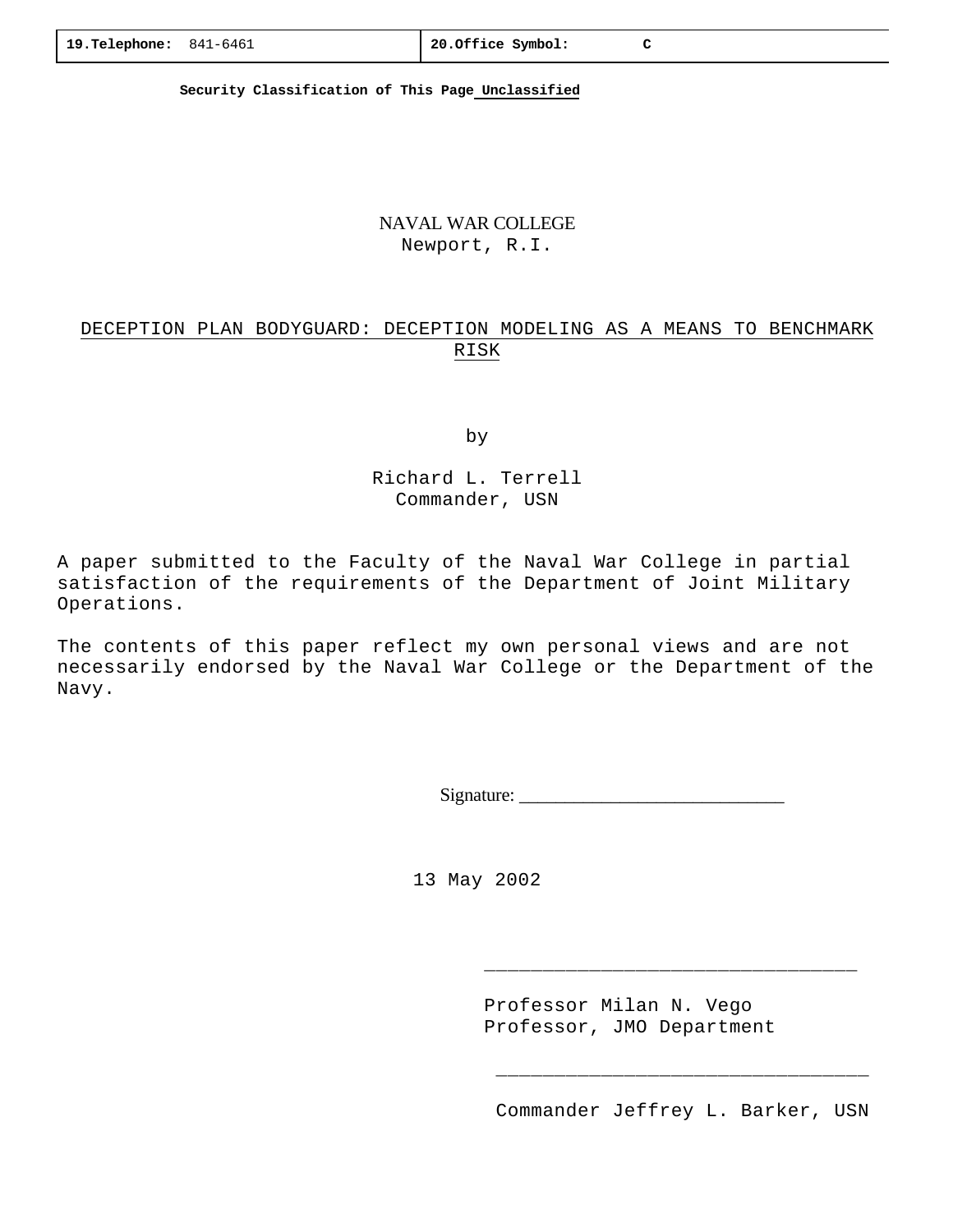|                                                                                                                          | REPORT DOCUMENTATION PAGE                                                                                                                                                                                                                                                                                                                                                                                                                                                                                                                                                                                                                                                                                                                                                                                                                                                                                                                                                                                                  |  |  |
|--------------------------------------------------------------------------------------------------------------------------|----------------------------------------------------------------------------------------------------------------------------------------------------------------------------------------------------------------------------------------------------------------------------------------------------------------------------------------------------------------------------------------------------------------------------------------------------------------------------------------------------------------------------------------------------------------------------------------------------------------------------------------------------------------------------------------------------------------------------------------------------------------------------------------------------------------------------------------------------------------------------------------------------------------------------------------------------------------------------------------------------------------------------|--|--|
| 1. Report Security Classification: UNCLASSIFIED                                                                          |                                                                                                                                                                                                                                                                                                                                                                                                                                                                                                                                                                                                                                                                                                                                                                                                                                                                                                                                                                                                                            |  |  |
| 2. Security Classification Authority:                                                                                    |                                                                                                                                                                                                                                                                                                                                                                                                                                                                                                                                                                                                                                                                                                                                                                                                                                                                                                                                                                                                                            |  |  |
| 3. Declassification/Downgrading Schedule:                                                                                |                                                                                                                                                                                                                                                                                                                                                                                                                                                                                                                                                                                                                                                                                                                                                                                                                                                                                                                                                                                                                            |  |  |
| 4. Distribution/Availability of Report:                                                                                  | DISTRIBUTION STATEMENT A:<br>APPROVED FOR<br>PUBLIC RELEASE; DISTRIBUTION IS UNLIMITED.                                                                                                                                                                                                                                                                                                                                                                                                                                                                                                                                                                                                                                                                                                                                                                                                                                                                                                                                    |  |  |
| 5. Name of Performing Organization:<br>JOINT MILITARY OPERATIONS DEPARTMENT                                              |                                                                                                                                                                                                                                                                                                                                                                                                                                                                                                                                                                                                                                                                                                                                                                                                                                                                                                                                                                                                                            |  |  |
| 6. Office Symbol:<br>C                                                                                                   | 7. Address: NAVAL WAR COLLEGE<br>686 CUSHING ROAD<br>NEWPORT, RI<br>02841-1207                                                                                                                                                                                                                                                                                                                                                                                                                                                                                                                                                                                                                                                                                                                                                                                                                                                                                                                                             |  |  |
| 8. Title (Include Security Classification):<br>Deception Plan Bodyguard: Deception Modeling As a Means to Benchmark Risk |                                                                                                                                                                                                                                                                                                                                                                                                                                                                                                                                                                                                                                                                                                                                                                                                                                                                                                                                                                                                                            |  |  |
| 9. Personal Authors: Commander Richard L. Terrell                                                                        |                                                                                                                                                                                                                                                                                                                                                                                                                                                                                                                                                                                                                                                                                                                                                                                                                                                                                                                                                                                                                            |  |  |
| 10. Type of Report:<br>FINAL                                                                                             | 11. Date of Report: 13 May 2002                                                                                                                                                                                                                                                                                                                                                                                                                                                                                                                                                                                                                                                                                                                                                                                                                                                                                                                                                                                            |  |  |
| 12. Page Count: 26                                                                                                       | 12A Paper Advisor (if any): Captain M. R Critz                                                                                                                                                                                                                                                                                                                                                                                                                                                                                                                                                                                                                                                                                                                                                                                                                                                                                                                                                                             |  |  |
| 13. Supplementary Notation:<br>Department of the Navy.                                                                   | A paper submitted to the Faculty of the NWC in partial<br>satisfaction of the requirements of the JMO Department. The contents of this paper<br>reflect my own personal views and are not necessarily endorsed by the NWC or the                                                                                                                                                                                                                                                                                                                                                                                                                                                                                                                                                                                                                                                                                                                                                                                           |  |  |
| surprise.                                                                                                                | 14. Ten key words that relate to your paper: Operation Overlord, Deception Plan Bodyquard, stories,<br>model, deception means, deception feedback, Deception Plan Fortitude, factor force, factor space,                                                                                                                                                                                                                                                                                                                                                                                                                                                                                                                                                                                                                                                                                                                                                                                                                   |  |  |
| circumstances, operational success can be designed contingent upon deception success.                                    | 15.Abstract: This paper examines Operation Overlord and deception plan Bodyguard- the deception that<br>made the Allied invasion of Europe in WWII so successful. First the paper advocates why deception<br>planning should be pursued, in spite of American inclinations not to, by examining the direct<br>benefits deception provided to the success of Overlord. This paper is not a comprehensive A to Z<br>examination of the tenets of deception. Instead, it more closely examines only two aspects of<br>deception: the dynamics of transmitting deception to the enemy and the dynamics of enemy reaction<br>to the deception. With Bodyguard as the example, the paper then describes via use of an<br>Input/Output model how the two variables interact with one another and what elements must comprise<br>each in order to succeed. Finally, lessons learned are drawn and offered for the consideration of<br>today's Commander. Among the lessons learned is the unconventional claim that, under certain |  |  |
|                                                                                                                          |                                                                                                                                                                                                                                                                                                                                                                                                                                                                                                                                                                                                                                                                                                                                                                                                                                                                                                                                                                                                                            |  |  |

| 16.Distribution              | Unclassified | Same As Rpt | DTIC Users |
|------------------------------|--------------|-------------|------------|
| Availability of<br>Abstract: | v<br>л.      |             |            |
|                              |              |             |            |

**17.Abstract Security Classification**: UNCLASSIFIED

**18.Name of Responsible Individual**: CHAIRMAN, JOINT MILITARY OPERATIONS DEPARTMENT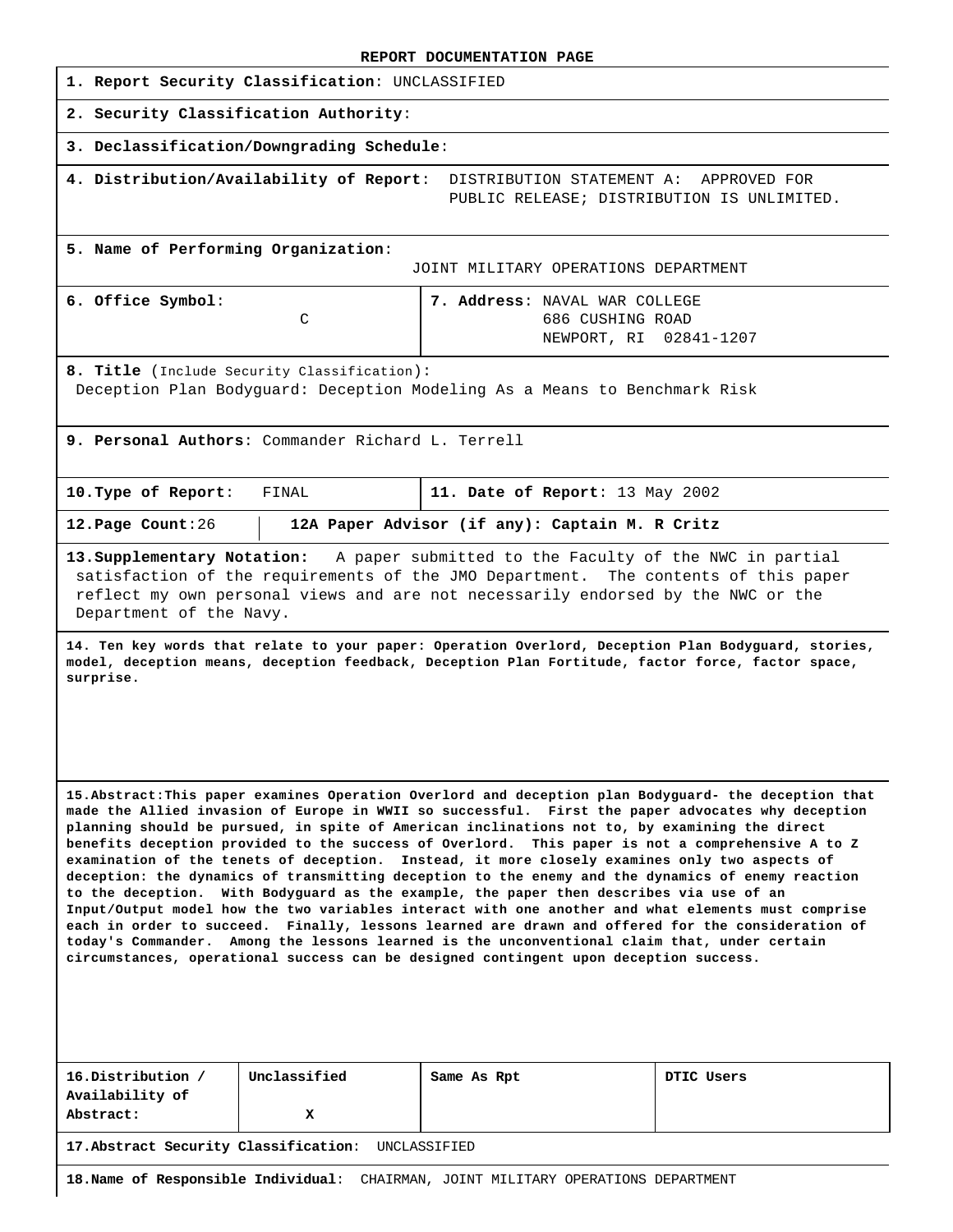#### Abstract of

# DECEPTION PLAN BODYGUARD: DECEPTION MODELING AS A MEANS TO BENCHMARK RISK

This paper examines Operation Overlord and deception plan Bodyguard- the deception that made the Allied invasion of Europe in WWII so successful.

First the paper advocates why deception planning should be pursued, in spite of American inclinations not to, by examining the direct benefits deception provided to the success of Overlord. This paper is not a comprehensive A to Z examination of the tenets of deception. Instead, it

more closely examines only two aspects of deception: the dynamics of transmitting deception to the enemy and the dynamics of enemy reaction to

the deception. With Bodyguard as the example, the paper then describes via

use of an Input/Output model how the two variables interact with one

another and what elements must comprise each in order to succeed. Finally,

lessons learned are drawn and offered for the consideration of today's Commander. Among the lessons learned is the unconventional claim that, under certain circumstances, operational success can be designed contingent

upon deception success.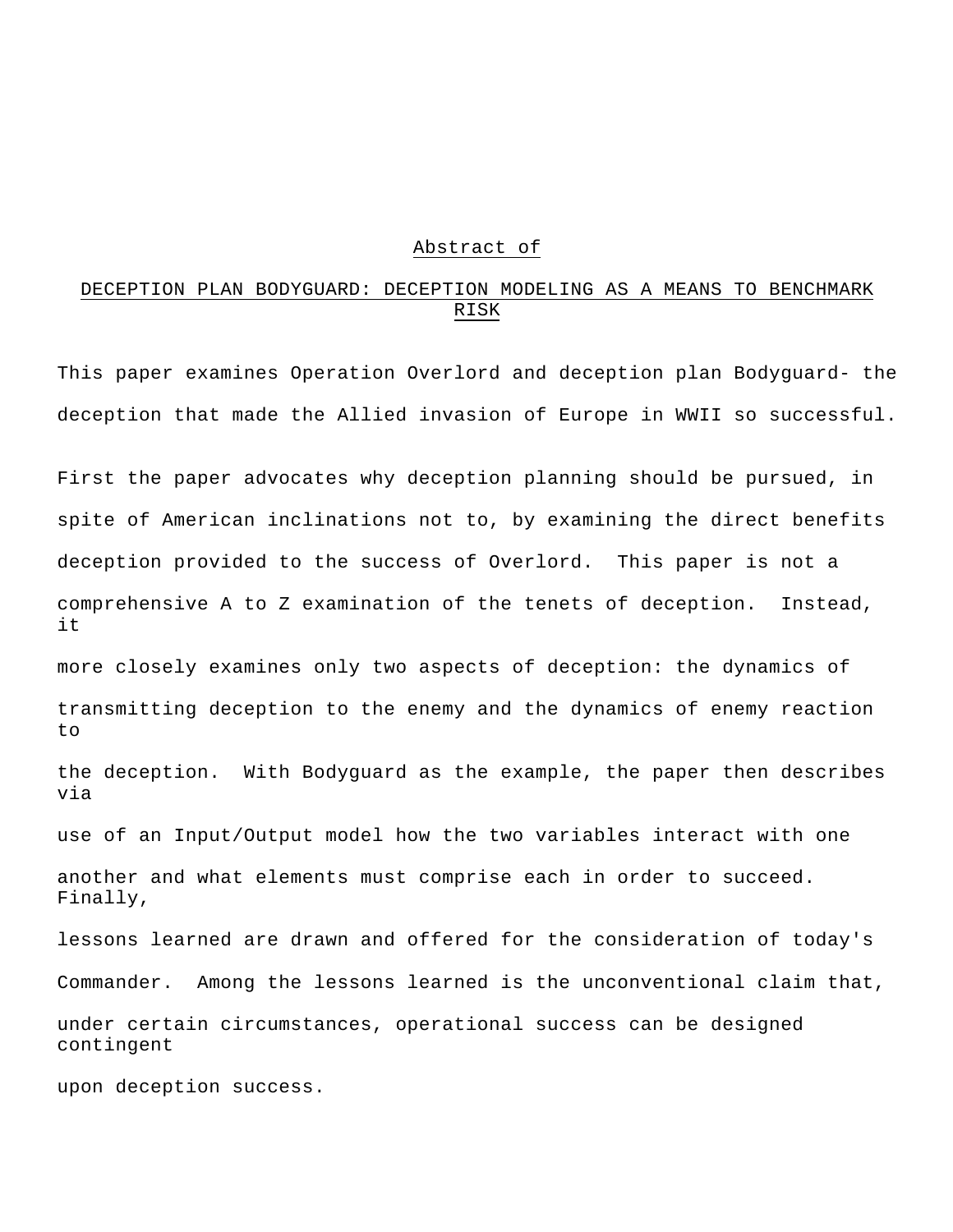# *Deception Plan Bodyguard: Deception Modeling as a Means to Benchmark Risk*

### *Introduction*

Operation Overlord, the June 6, 1944 Allied invasion of Western Europe, was an undertaking of immense proportion and risk. The largest amphibious assault ever, its success meant defeat for Nazi Germany. Failure, however, could have been as equally dramatic. With the Allies defeated on the shores of northern France, Hitler would have been granted a reprieve of strategic magnitude. The Germans could have transferred decisive power to the Russian front to significantly increase the chance of stalemate and compromise with the Russians<sup>1</sup>. Unconditional German surrender, the Allies' desired outcome for the war, would be at risk. To maximize their opportunities for success, the Allies designed and integrated into Operation Overlord sophisticated deception schemes designed to mislead and confuse the enemy. Known collectively as deception plan Bodyguard, these schemes contributed significantly to the success of Overlord by inducing the Germans to inefficiently deploy their military assets throughout western Europe.

Operation Overlord and deception plan Bodyguard occupy extremes in terms of scale and success. Overlord took place in the context of total conventional world war and the success of deception plan Bodyguard has been described as the greatest achieved by any deception plan. Modern Commanders should tailor their expectations of what Operational Deception can do for them by using deception plan Bodyguard as the standard and then measuring how well they have developed their deception relative to the standard.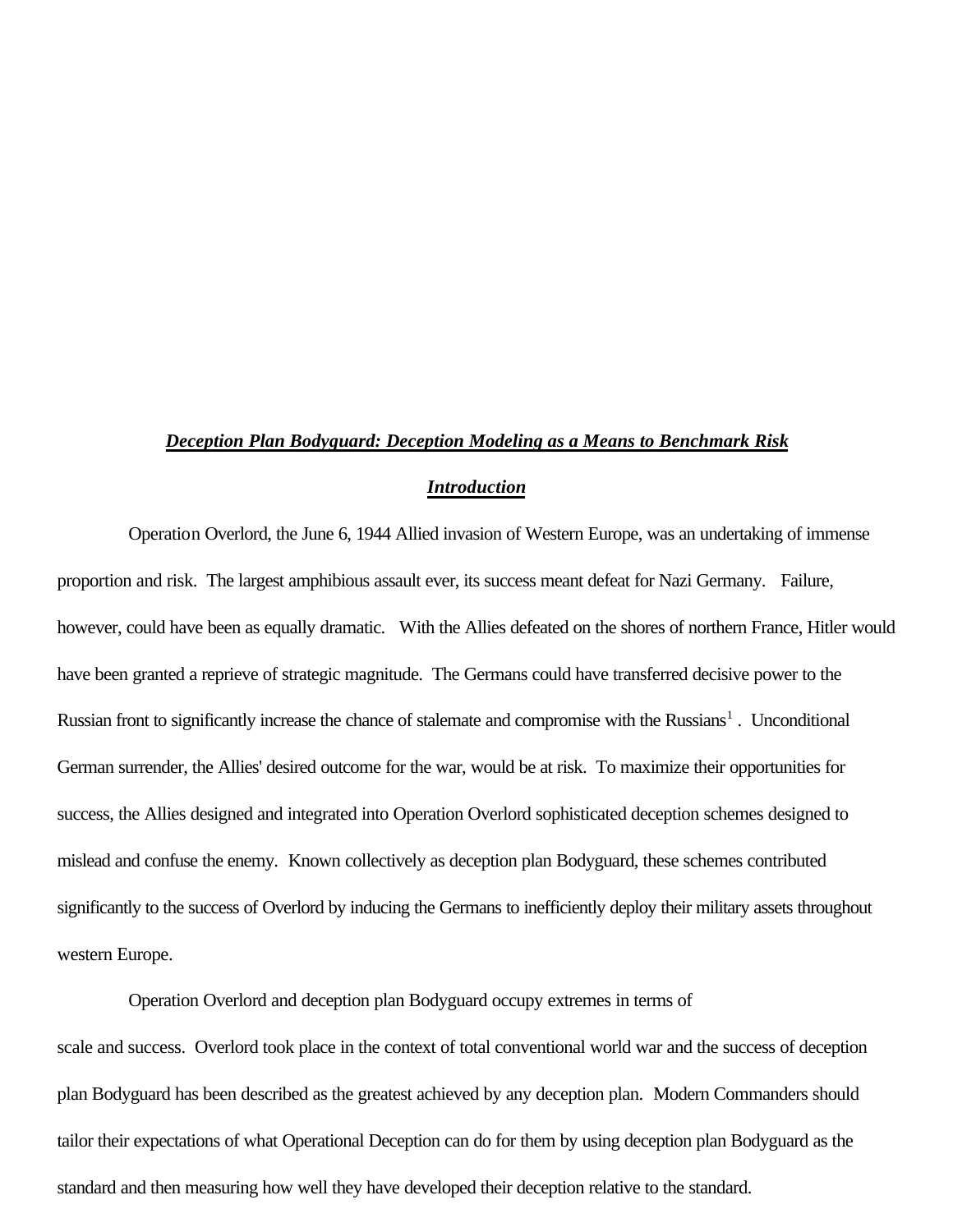Deception planning is not something that comes easily to American war fighters. Its tedious and timeconsuming nature runs counter to the 'American Way of War'. However, deception should be embraced because it can be a war winning force multiplier that saves lives. With the American public's abhorrence of battlefield casualties, deception is an asset that should be used to the maximum extent possible. Deception plan Bodyguard also serves as a cautionary tale to those who would use deception. If one has not prepared to the degree and scope that Allied deception planners were for the invasion of Normandy, one could resoundingly fail. When done well enough however, counter to conventional wisdom, Bodyguard teaches that deception planning can be used to the point of risking operational success upon the success of the deception plan. To do so, as demonstrated at Normandy, requires the extraordinary ability to see inside the decision making process of your enemy's critical decision makers. Key to this ability is a deception model that makes the enemy as transparent and unaware as possible.

## *Planning*

Deception planning is not something that comes easily to American war fighters.

Americans have never embraced the concept. Deception runs counter to the American way of war because it violates the spirit and intent of offensive combat. The American way of war prefers overwhelming firepower, high tech weaponry, and numerical superiority. Because this way is so successful, devoting human, financial and material resources to deception is argued to be a waste of assets  $2$ .

Not only does deception run counter to the American way of war, it also runs

counter to the average American character. Deception planning is tedious and

detail oriented, requiring much patience. Done properly, as was the case for Bodyguard, the effort must start at the top with the Operational Commander and cover all three levels

of war (strategic/operational/tactical), coordinating with functional areas such as Operations, Intelligence, Logistics, C2 Warfare, and Operational Fires. The deception plan must also be subordinate to and integrated into the Operational Plan. This need for cross functional coordination and full examination by the entire chain of command exceeds the level of detail and patience the average American planner is willing to devote.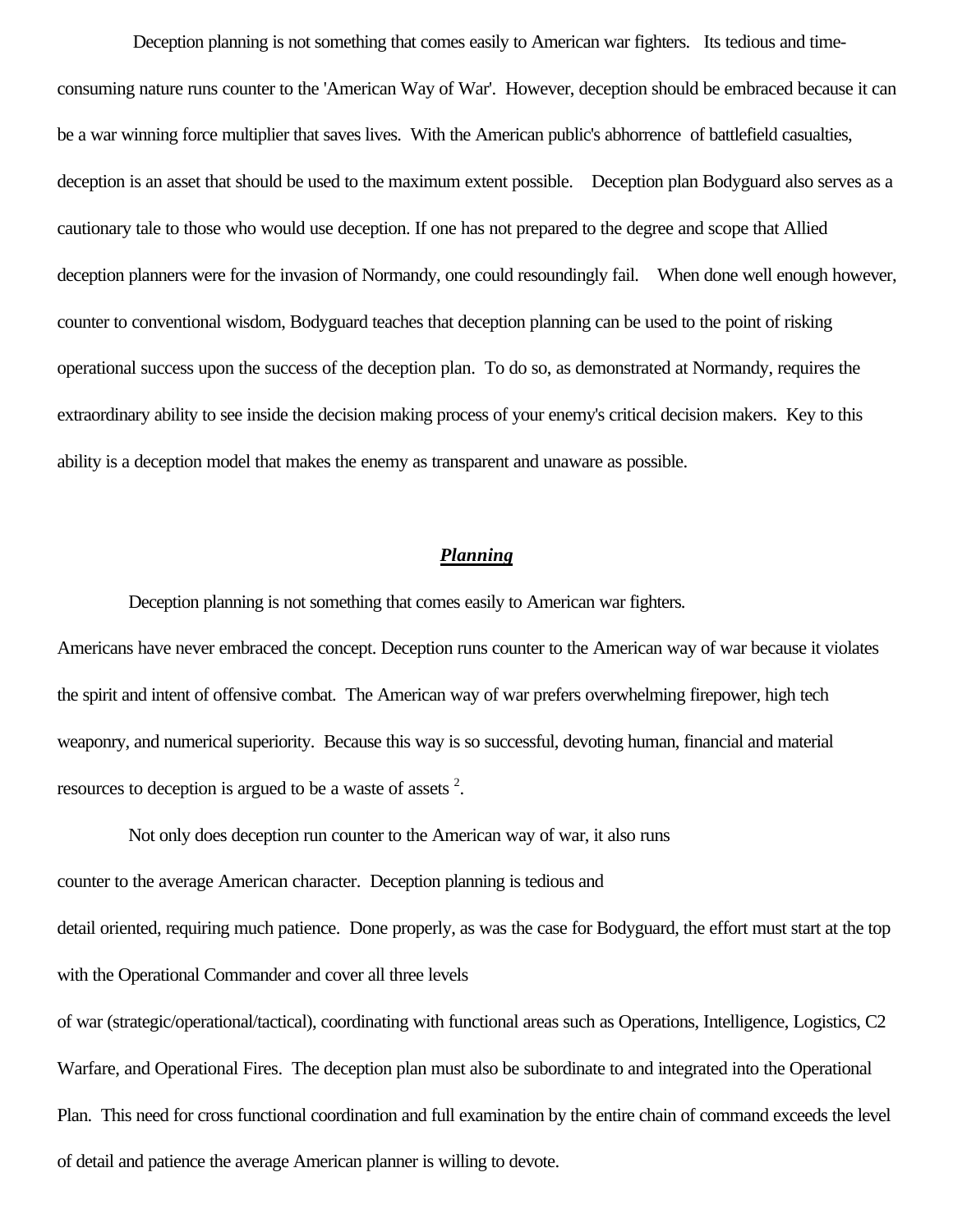But if the process is so difficult, why ultimately use deception? Because deception can be a tremendous force multiplier and life saver. In the case of Bodyguard, it caused the Germans to falsely estimate the Allied Order of Battle for the invasion of western Europe at 92-97 divisions and then plan accordingly. The actual figures were 35 divisions, plus 3 airborne divisions<sup>3</sup>. It meant that 22 German divisions remained in the Balkans and the German 15<sup>th</sup> Army set idle 200 miles east in Pas de Calais until July 25, 1944<sup>4</sup>. Further, it held almost 240,000 German troops in Scandinavia (12 divisions in Norway/ 6 divisions in Denmark) and kept 19 divisions in Belgium and Holland out of the fight in Normandy<sup>5</sup>. For the first day of Normandy fighting, the Allies had predicted 10,000 dead and 50,000 wounded Allied casualties. Actual figures were 2,500 killed and 12,000 wounded with 129,0000 Allied troops safely ashore<sup>6</sup>. Lastly, successful deception greatly supports surprise, one of the 9 principles of war. Field Marshall Gerd von Rundstedt, Normandy Operational Commander, "could not believe that the Allies were to land only south of the Seine."<sup>7</sup> Normandy had to be a feint. The surprise was complete.

# *Measuring Effectiveness: Deception as an Input/Output Model*

The more an Operational Commander risks operational success on deception success, the more urgent the need to measure or estimate the potential effectiveness of the deception. Just as Plato held his ideal forms, Operational Commanders should regard deception plan Bodyguard as an ideal form worth emulation. The Allies risked much with their invasion of Normandy. They realized that if German forces were able to reinforce wherever the invasion force landed in northern France the entire effort might fail<sup>8</sup>. However as events drew close to June 6, 1944, their great anxiety was lessened by their invaluable knowledge that their deception plans continued to function as desired.

Viewed from a systems perspective, deception effectiveness can be explained as a simple Input/Output model. In this model, the system output signal represents the deception story which targets enemy decision makers. The input signal back to the friendly Operational Commander is the observed enemy reaction to the output signal or deception story. Effectiveness expressed here is in terms of estimations. Actual deception effectiveness can not be known until after execution.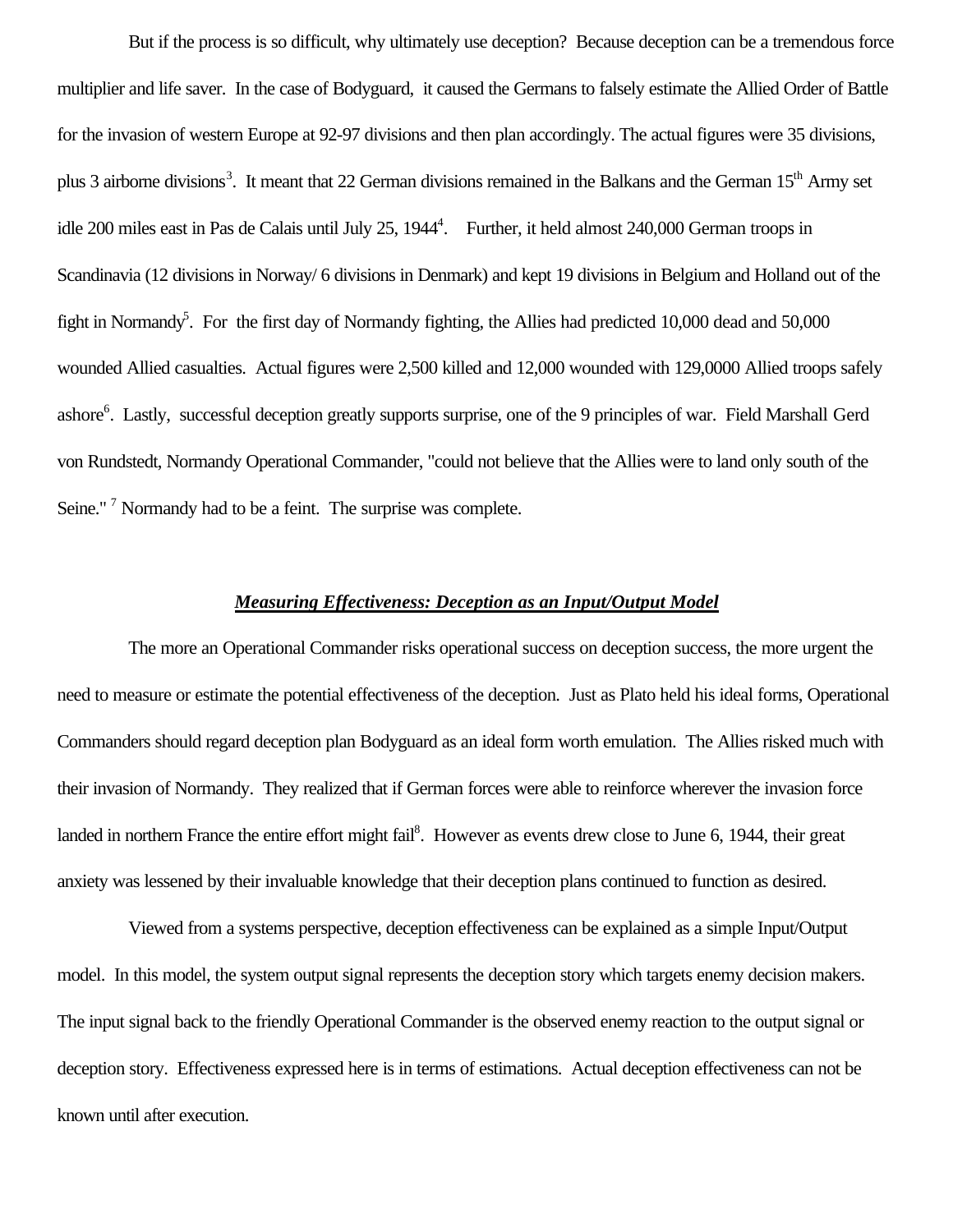The effectiveness of the output signal or deception story depends on 3 variables. Deception stories can be effective only when they are aimed at the proper person: the enemy Operational Commander. Secondly, the output signal must be directed at all enemy intelligence gathering means, specifically focusing on the most favored. Thirdly, the deception story must be as believable as possible to the enemy. The key to enabling such credibility is to maximize knowledge of enemy expectations. The more one understands what the enemy anticipates, the easier it becomes to falsely show him what he expects to see. The "carrier wave" for the deception story or the means by which the story is broadcast is known as the deception means. Deception means can also be described in terms of "spectrum". Spectrum in this case describes the quality, variety, volume, and subtlety of the deception means. The higher the fidelity of the "spectrum", the better the deception means.

The clarity of the input signal into the model or ability to see how the enemy reacts to deception depends on the source and quality of the input signal as well as the speed of receipt and confidence in it. The higher the quality of such variables, the more optimized the input signal becomes and the more transparent the enemy's decision-making process becomes. More plainly, as was the case for the Allies, if one is able to read decrypted messages from an unwitting Hitler only hours after transmission, the clarity of your input signal is outstanding as is the transparency or insight into enemy decision making. In this case the source (Hitler), quality (ULTRA intel), speed (within hours), and confidence (unwitting implies no counter deception) are of the highest order. The closer one approaches this level of effectiveness, the more acceptable risk the Operational Commander can assume in his operational scheme and the more he can depend on deception to deliver operational success. See Figure 1 below.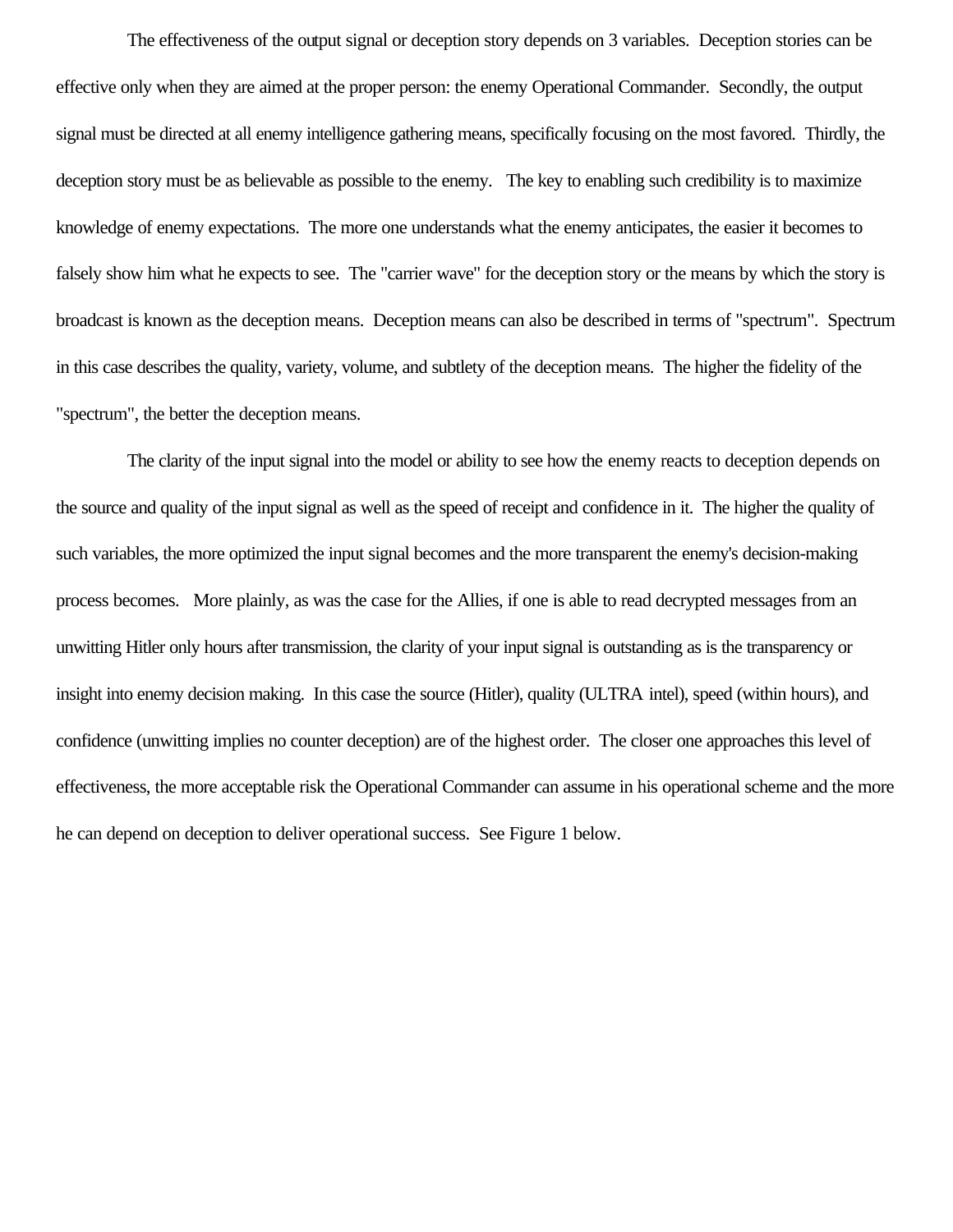#### **Figure 1 Deception Effectiveness as an Input/Output Model**



### *Output Signal: Deception Stories*

and subtlety of the Deception Means

When designing deception stories, two courses of action are possible. One can elect to reinforce the enemy's expectations and preconceptions or one can attempt to develop a completely new possible course of action<sup>9</sup>. In the case of the Allies, the former was the logical choice due to the fact that they held so much accurate intelligence on German expectations and preconceptions concerning the invasion of western Europe. This course allowed them to maximize the plausibility of their stories, which is essential to the success of any deception plan. Allied planners were well aware that "Hitler called Norway the 'zone of destiny of the war'" and designed Fortitude North (see Table 1) to exploit those concerns  $10$ . Correspondingly, because the Balkans provided the gateway to German oil supplies in Romania, Zeppelin (see Table 1) was designed to play on Germans fears regarding their security. In regards to planning for Fortitude South (see Table 1), factor space contributed to German expectations that Pas de Calais would be the true invasion location. Pas de Calais represented the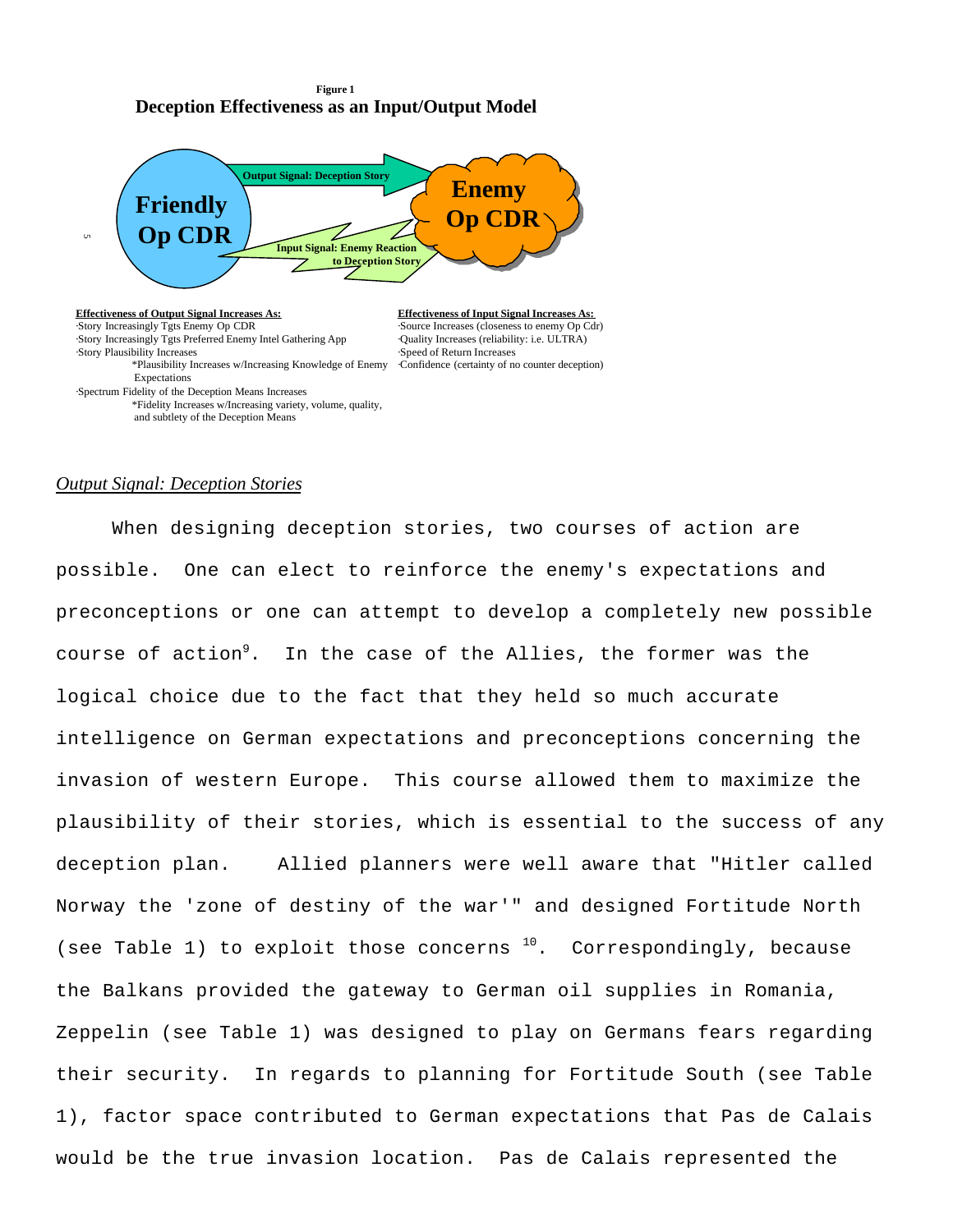shortest invasion route from England and offered the most direct route to the Ruhr Valley and the industrial heart of Germany. Lastly, the nearby port of Le Harve was outstanding and could serve as a logistics loghead to sustain the Allied drive across France and into Germany<sup>11</sup>.

Bodyguard was the overarching strategic level deception plan designed to "induce the enemy to make faulty strategic dispositions in relation to operations by the United Nations against Germany agreed upon at EUREKA." $^{12}$ . By presenting false invasion threats throughout western Europe, the goal was to induce the Germans to misallocate their resources by needlessly reinforcing places the Allies would not attack: northern Italy, the Balkans, Greece, and Scandinavia. If German troops remained in these places, they could not oppose Allied forces when they came ashore in France. A simple but powerful idea. Bodyguard was comprised of a constellation of lesser stories summarized in Table 1 and Figure 2. In essence all the stories except for Fortitude South were ambiguity type stories, designed to make the Germans think the invasion could occur anywhere. Fortitude South was a misleading story, designed to make the Germans think the invasion would occur someplace other than it would: Pas de Calais vice Normandy<sup>13</sup>.

### **Table 1.**

| <b>Deception Plan</b> | <b>Purpose and Story</b>                     |
|-----------------------|----------------------------------------------|
| Fortitude North       | Contain enemy forces in Scandinavia          |
|                       | The Allies would attack southern             |
|                       | Norway on May 1, 1944. Then two              |
|                       | weeks later they would attack                |
|                       | northern Norway. Once established            |
|                       | in Norway, the Allies would attack           |
|                       | Denmark. Soviets would support with          |
|                       | actual attack against German troops          |
|                       | on the Kola Peninsula. <sup>14</sup>         |
| Graffham              | Diplomatic deception in support of           |
|                       | Fortitude North, Neutral Sweden              |
|                       | would assist (aircraft over flight           |
|                       | rights / landing rights) the Allied          |
|                       | cause in the invasion of Norway and          |
|                       | follow on invasion of Denmark. <sup>15</sup> |
| Roval Flush           | Diplomatic deception to exploit              |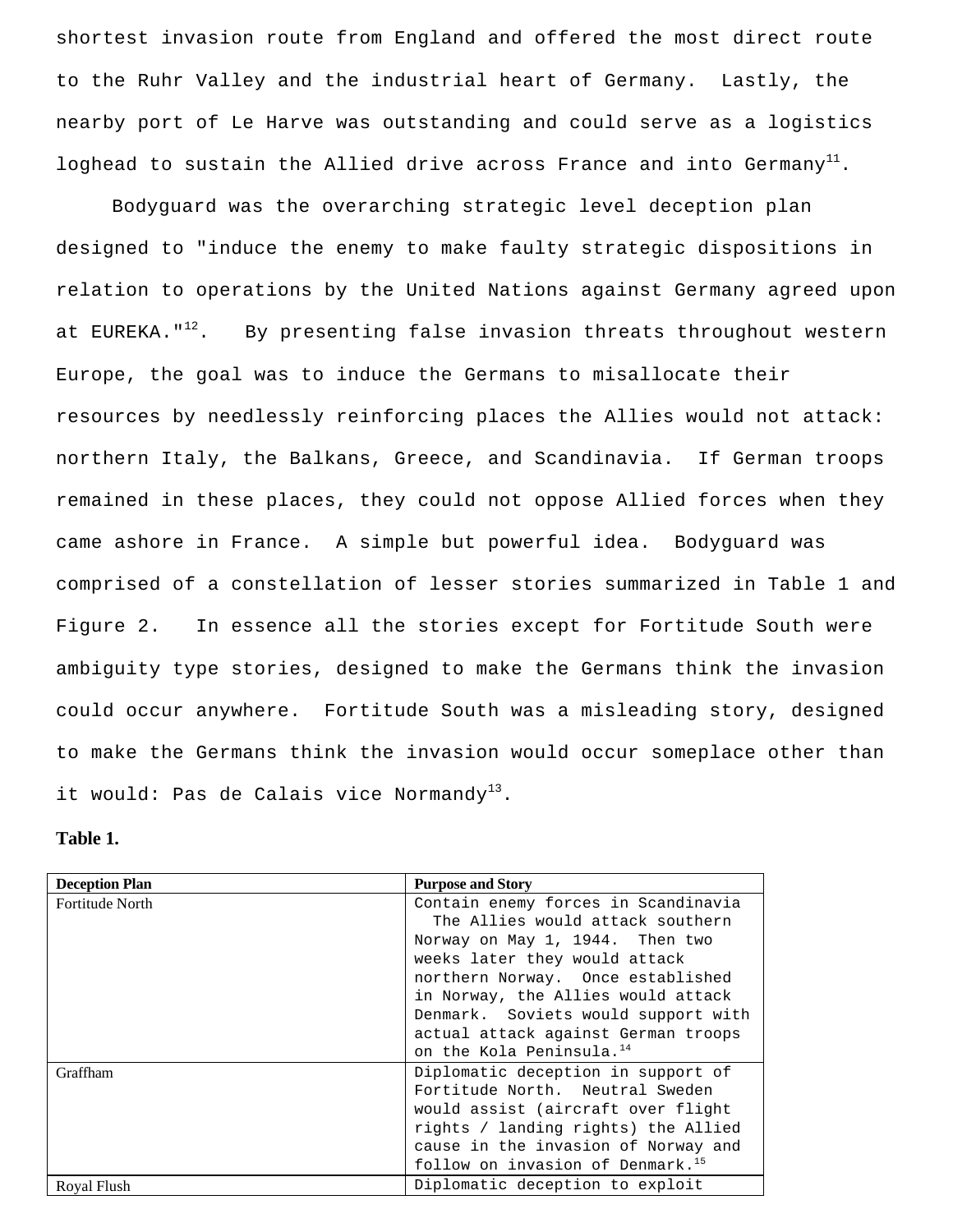|                             | expected change in attitude of<br>neutrals after successful invasion<br>of Europe. <sup>16</sup> Allies would not<br>pressure Sweden or Spain to stop<br>shipment of strategic materials<br>(iron ore and wolfram) to Germany, |
|-----------------------------|--------------------------------------------------------------------------------------------------------------------------------------------------------------------------------------------------------------------------------|
|                             | thus hoping indirectly to paint a<br>picture that no invasion was<br>imminent. <sup>17</sup>                                                                                                                                   |
|                             | To sell this story, one big lie had                                                                                                                                                                                            |
| Fortitude South             | to be sold: That Normandy was the<br>diversionary attack and that the<br>real main attack would occur 200<br>miles east at Pas de Calais, only<br>six weeks after Normandy.<br>The<br>largest, most elaborate, most            |
|                             | carefully planned, most vital, and                                                                                                                                                                                             |
|                             | most successful of all Allied                                                                                                                                                                                                  |
|                             | deception operations. <sup>18</sup> A classic                                                                                                                                                                                  |
|                             | double bluff deception in which the                                                                                                                                                                                            |
|                             | real attack was made to appear as a                                                                                                                                                                                            |
|                             | diversion and the diversion made to                                                                                                                                                                                            |
|                             | appear real. <sup>19</sup>                                                                                                                                                                                                     |
| Zeppelin                    | Covers eastern Mediterranean.<br>Make                                                                                                                                                                                          |
|                             | Germans think Allies would attack                                                                                                                                                                                              |
|                             | Crete or western Greece and the                                                                                                                                                                                                |
|                             | Dalmation coast. Also exaggerated                                                                                                                                                                                              |
|                             | forces in place. Soviets would                                                                                                                                                                                                 |
|                             | assist by faking an amphibious                                                                                                                                                                                                 |
|                             | assault on the Bulgarian base at                                                                                                                                                                                               |
|                             | Varna in the Black Sea. <sup>20</sup>                                                                                                                                                                                          |
|                             |                                                                                                                                                                                                                                |
| Ironside/Vendetta/Ferdinand | Covers western Mediterranean.                                                                                                                                                                                                  |
|                             | Ironside: actual forces to launch                                                                                                                                                                                              |
|                             | feint on Bordeaux with the purpose<br>of tying down troops halfway between                                                                                                                                                     |
|                             | Normandy and the follow on invasion                                                                                                                                                                                            |
|                             | (Anvil) of the French Mediterranean                                                                                                                                                                                            |
|                             | coast, thus unable to help either                                                                                                                                                                                              |
|                             | actual invasion defenders.                                                                                                                                                                                                     |
|                             | Vendetta: Tie Germans to southern                                                                                                                                                                                              |
|                             | France by making them think an                                                                                                                                                                                                 |
|                             | Allied invasion would occur there                                                                                                                                                                                              |
|                             | shortly after D-day. Ferdinand: To                                                                                                                                                                                             |
|                             | convince the Germans that the Allies                                                                                                                                                                                           |
|                             | would not land in Southern France as<br>actually planned for August 15, 1944                                                                                                                                                   |
|                             | but instead were really going invade                                                                                                                                                                                           |
|                             | the northwest coast of Italy. <sup>21</sup>                                                                                                                                                                                    |
| Copperhead                  | Diversion to confuse launch date of                                                                                                                                                                                            |
|                             | D-day. Allies knew Germans believed                                                                                                                                                                                            |
|                             | General Montgomery would participate                                                                                                                                                                                           |
|                             | in any cross channel invasion.<br>The                                                                                                                                                                                          |
|                             | story was that Montgomery would fly                                                                                                                                                                                            |
|                             | to Algiers via Gibraltar to plan the                                                                                                                                                                                           |
|                             | invasion of southern France.                                                                                                                                                                                                   |
|                             | Montgomery never flew anywhere in                                                                                                                                                                                              |
|                             | support of such a story. However,                                                                                                                                                                                              |
|                             | an actor resembling him did and was<br>duly observed disembarking from his                                                                                                                                                     |
|                             | decoy aircraft in Gibraltar just                                                                                                                                                                                               |
|                             | prior to Normandy -thus adding to                                                                                                                                                                                              |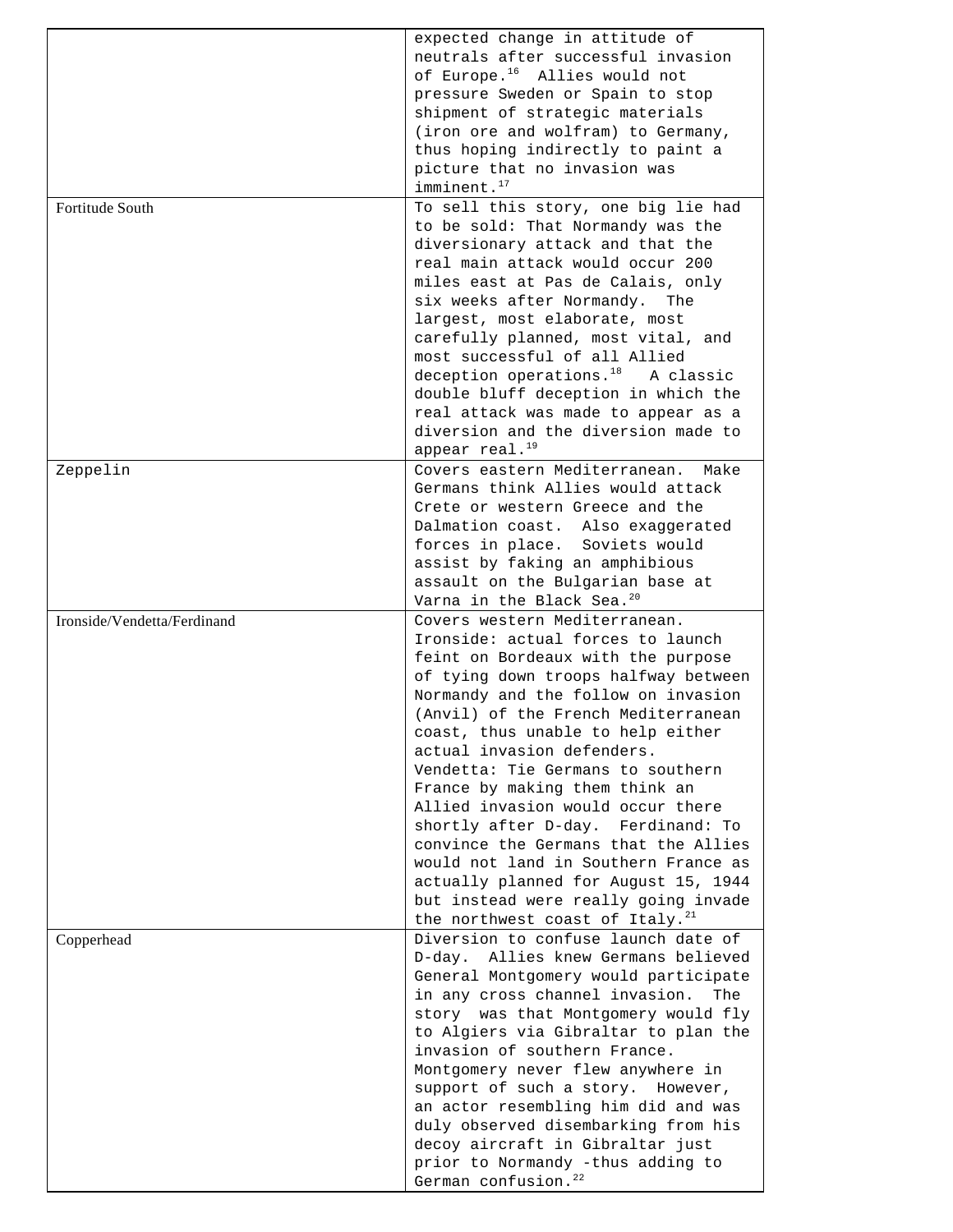

# **STRATEGIC DECEPTION PLAN FOR THE NORMANDY CAMPAIGN (PLAN ),** *OVERLORD* **JUNE-AUGUST 1944**

# *Aimed at Proper Source*

**Fig 2**

The best planned deception will fail if not directed at the proper target: Those with the ability to make strategic or operational decisions. Thus, the enemy Commander becomes the deception target.<sup>23</sup> Bodyguard correctly targeted both the Oberkommando der Werhmacht (OKW) or German High Command and Hitler.<sup>24</sup> To work best, one must know the enemy's most trusted means to gather intelligence and then direct the deception effort towards those means, taking pains to ensure that it appears to arrive naturally.<sup>25</sup> The Germans favored means of gathering intelligence was through their England based spy network, which unfortunately for them, had been "turned" by the Allies. By 1941 all Abwehr (German Intelligence) agents in England had been identified and either neutralized or assimilated into the XX or Double Cross Committee.<sup>26</sup> That is, they had become Double Agents. Throughout the war the Germans were none the wiser and in fact some of these agents were considered to be of the "highest reliability by the OKW."<sup>27</sup> Double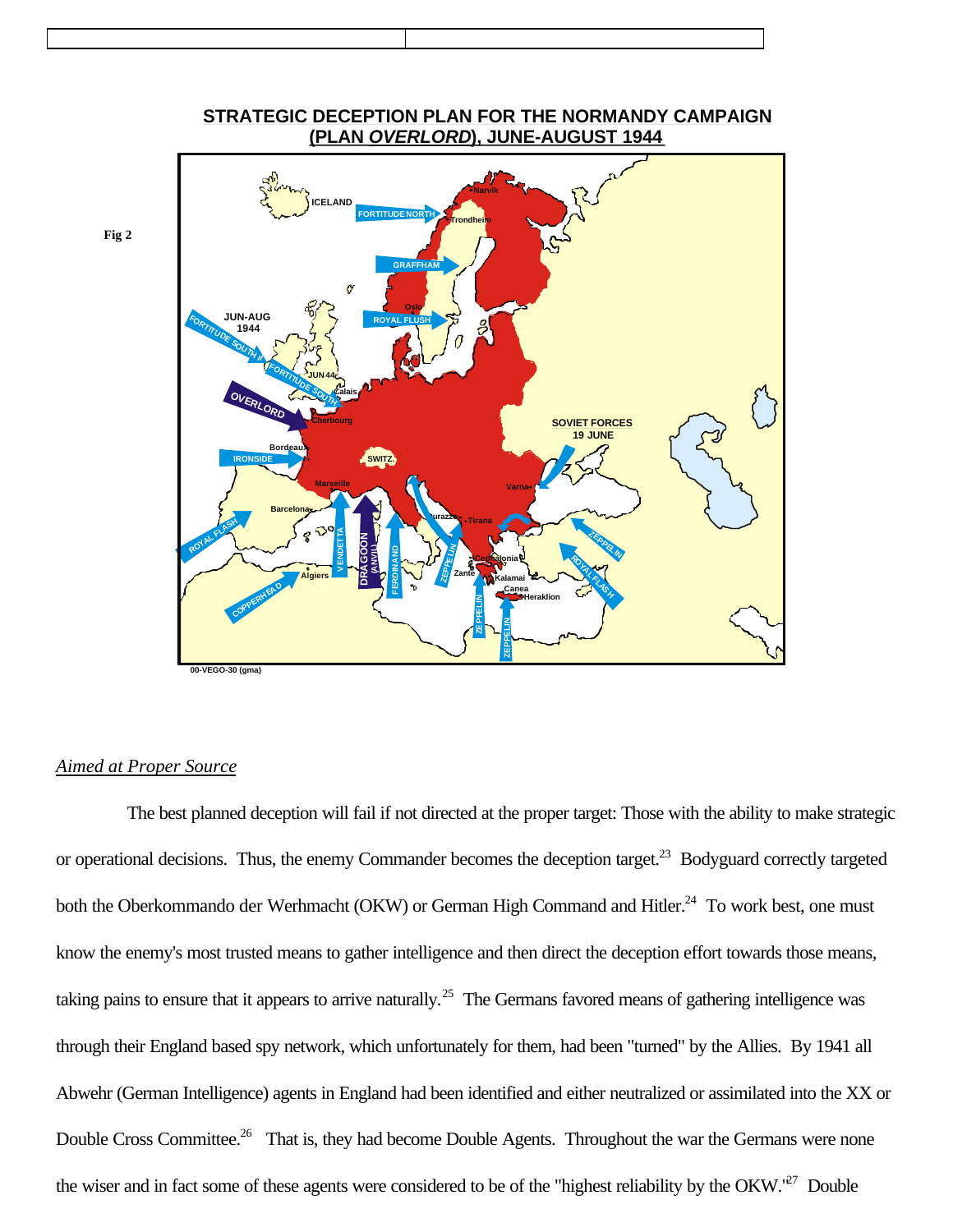Agents became the Abwehr's and, by extension, Hitler's primary source of intelligence for the Western front. Bodyguard leveraged this advantage to the maximum, using Double Agents as the central means to convey the various deception stories which shrouded Overlord.<sup>28</sup>

It was British Double Agent 'Tricycle' who provided German intelligence with the Allies' false Order of Battle featuring the notional First United States Army Group (FUSAG) or Army Group Patton. Colonel Alexis von Roenne, the Army's Senior Intelligence Chief with Fremde Heere West (Foreign Armies West) accepted the false Order of Battle as legitimate. $^{29}$ 

As Normandy built in intensity and Allied success, OKW was hit with non-stop requests for reinforcing help from outside sources. On D+2, several units of the  $15<sup>th</sup>$  German Army were to be released to flow south and relief their beleaguered comrades. However, the Double Cross system successfully nullified the potential relief. British Double Agent 'Garbo' reported that Normandy was no more than a diversion. So trusted was this person, that Hitler personally cancelled the deployment orders for those units of the  $15<sup>th</sup>$  Army that were to detach from Pas de Calais. $30$  These "output" signals should be considered of the highest order because they directly influenced enemy decision making at the highest level.

Factor force also contributed to the deception by largely denying the Germans the ability to crosscheck the information being fed to them by their "most trusted" spies. Because of Allied air superiority, German aerial reconnaissance, which could have discredited the British Double Agents, could not because it had been too restricted over England since  $1941.^{31}$ 

#### *Spectrum of Deception Means*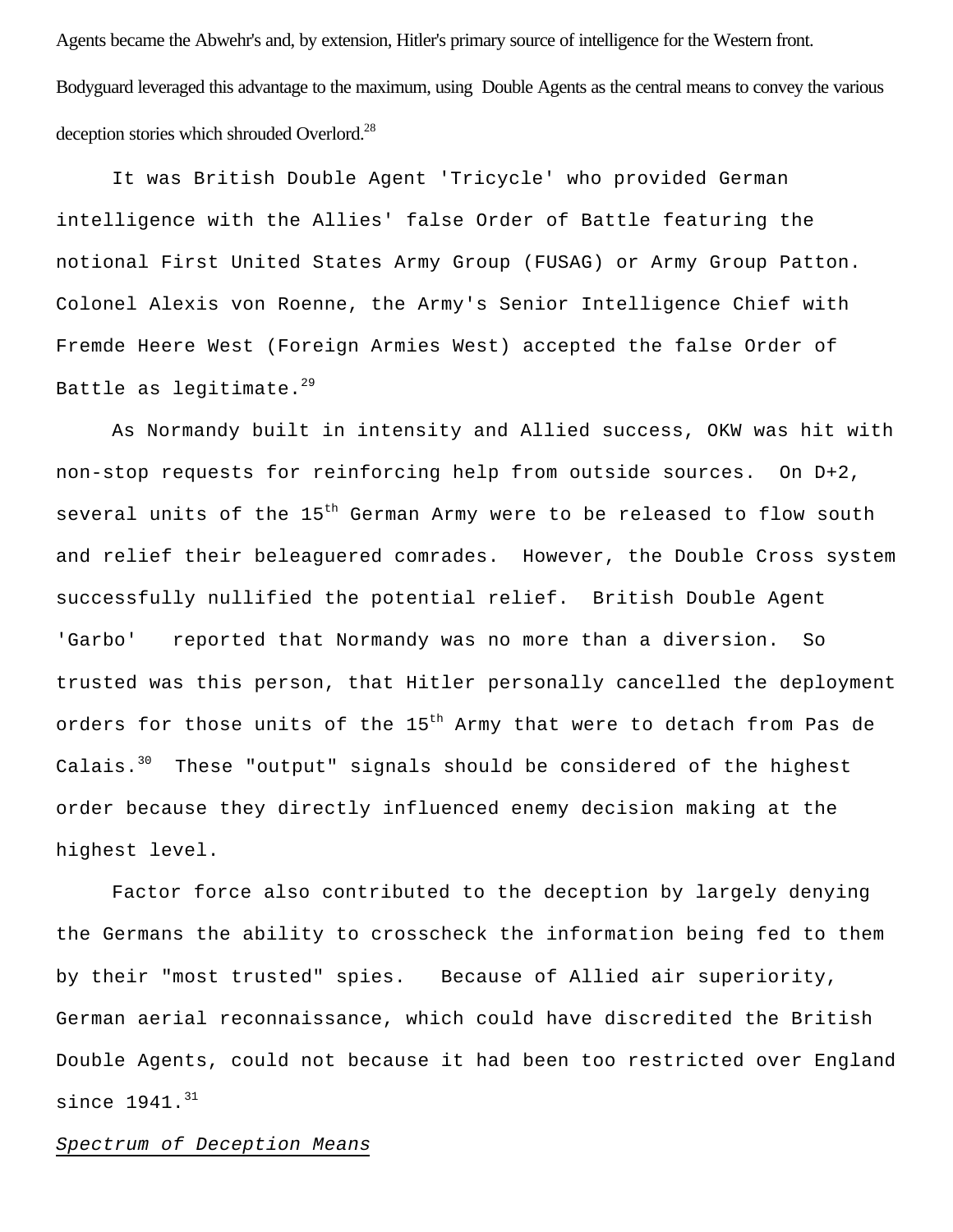Just as knowing enemy preconceptions and fears are critical to drafting plausible story lines, resources devoted towards conveying the deception story are just as critical. If the volume and variety of the "spectrum" carrying the message is not sufficiently believable to the enemy, the deception will fail no matter how plausible the story. A prime issue facing Allied deception planners was how to convey the military forces intrinsic in their deception stories. Two courses could have been pursued. In the first, real forces could have been drawn away from actual combat units and used in the deception effort. Unfortunately for the Allies, they were opposing a German force of such magnitude that actual combat forces dedicated only to deception was not desirable.

Fortunately, however, decrypted German message traffic revealed they were susceptible to the second course or being deceived by notional forces. Decrypted message traffic revealed that the Germans consistently overestimated Allied strength by  $20\text{--}30\text{--}30\text{--}32$  This false German belief would allow the Allies to pursue the best deception course possible. Armed with this knowledge, the Allies synthetically constructed and "pointed" large notional forces at the Balkans with Zeppelin, Scandinavia with Fortitude North, and Pas de Calais with Fortitude South to draw attention away from the real invasion site at Normandy.<sup>33</sup>

The variety and volume of the means used to "sell" the deception story to the enemy Operational Commander must be broad based, imaginative, and subtle to be effective. In that regard, the Allies succeeded admirably. Part of the Bodyguard lie was to convince the Germans that no invasion need take place in the summer of 1944 because the Allied strategic bombing offensive alone could win the war. To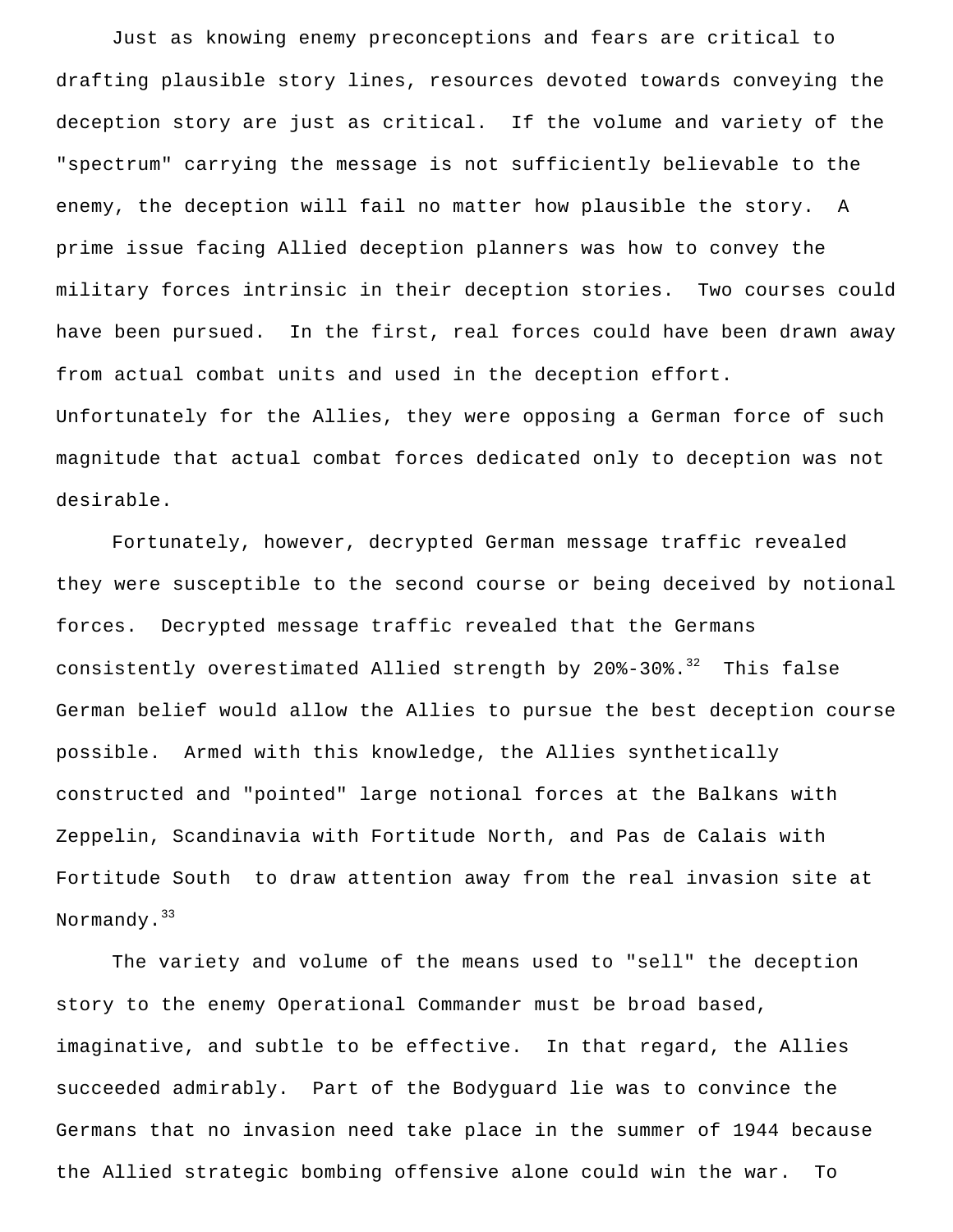support the lie, Allied diplomats in Lisbon, Madrid, Berne, and Stockholm put forth the idea quietly at cocktail parties, knowing it would reach German intelligence, that "Strategic bombing is succeeding beyond all expectations and will win the war.  $134$ 

The Allied press was manipulated to support Bodyguard. To bolster the idea there were not enough landing craft to support an invasion, the press reported that a General Motors labor strike had slowed the production of diesel engines and hence landing craft production. The former part of the story was true, the latter was not<sup>35</sup>. In an unusual event, the British used their press to help save Abwher's head, Admiral Canaris. The British learned through secret channels that Abwher's rival intelligence organization, the Political Intel Branch of the SS, planned to dispose of Canaris. Canaris was seen as an Allied asset because of his lack of aggression in ferreting out the truth of Overlord and Bodyguard. To save Canaris, the British launched a successful smear campaign in their press to prop him up in Hitler's eyes, calling him many unsavory things, including an "evil genius".<sup>36</sup> In a case of high subtlety, National Geographic magazine published make believe unit patches of the 24 notional divisions involved in Fortitude, with the deception planners accurately predicting German Intelligence would obtain and add them to the Wehrmacht's US Army Order of Battle.  $37$ Deception plan Topflight broadcast a series of prerecorded and live radio addresses by high Allied leaders on D-Day to reinforce the idea that Normandy was a diversion and a larger invasion was yet to come. At 10:00 AM a prerecorded message by General Eisenhower on the BBC called Normandy the "initial assault". President Roosevelt and Prime Minister Churchill also spoke that day, both reinforcing Eisenhower's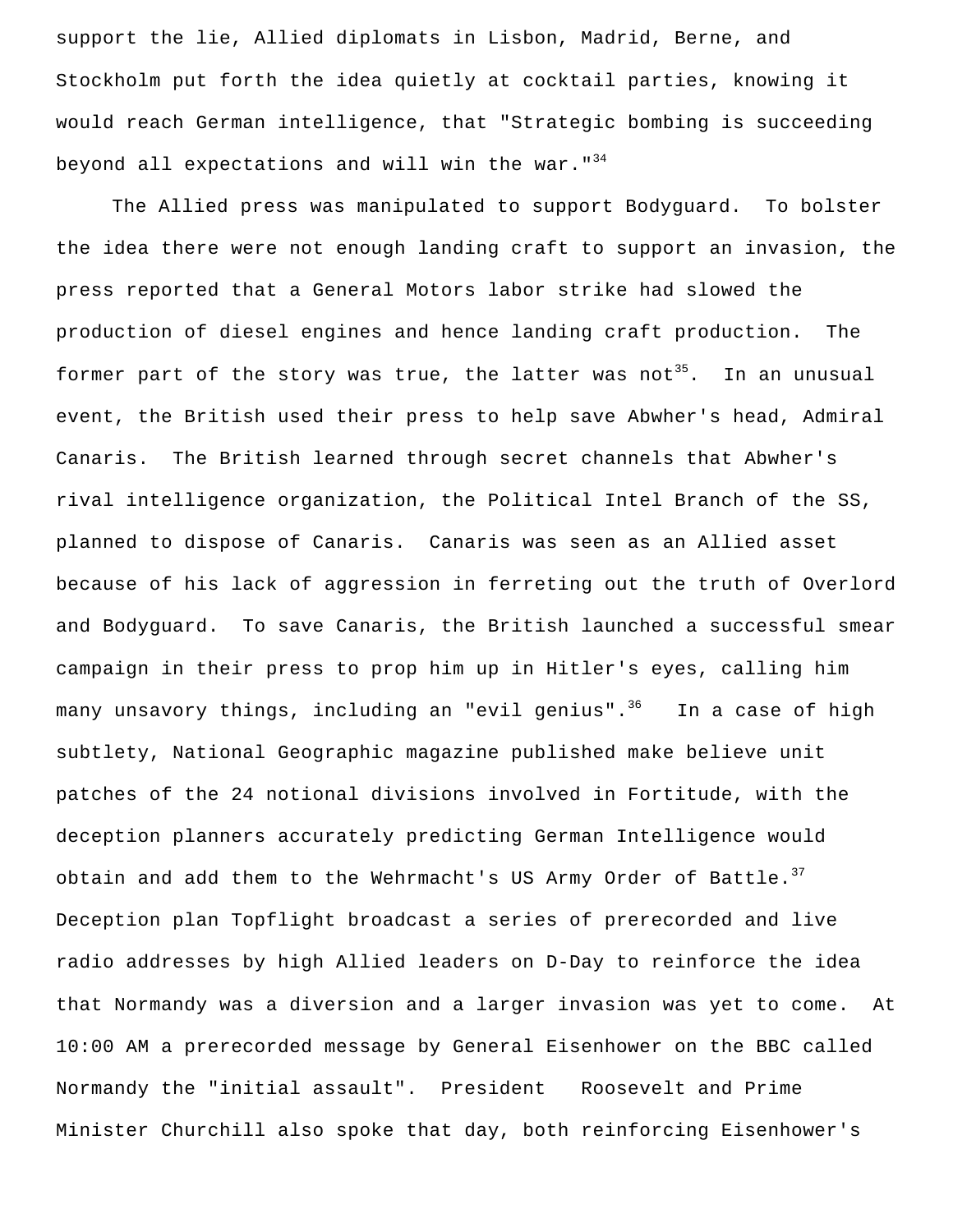remarks.<sup>38</sup> All were planted statements and duly reported in the press to help convince the Germans that Normandy was but a diversion.

At the theater operational level, many creative deceptions contained in Fortitude South helped paint the picture that Pas de Calais was the main invasion site. The best camouflage means possible were used to conceal true troop buildups in southwest England where the majority of invasion forces actually were. However, in southeast England, where the Germans were led to believe that troops bivouacked there were to support the false invasion of Pas de Calais, the camouflage was purposely made less effective so that they would be seen in order to reinforce German preconceptions.<sup>39</sup> Also, deceptive night lighting was portrayed in southeast England to convince the enemy that large troop concentrations were there. $40$ 

The newly created  $5<sup>th</sup>$  Wireless Group, a special electronics unit, performed wireless radio deception to enhance FUSAG's legitimacy. With state of the art equipment, a small group of operators could electronically mimic an entire force. These operators were used to simulate the notional forces "exercising" in preparation for the Pas de Calais invasion. $41$  To deceive the limited remaining German photoreconnaissance capability, flotillas of dummy landing craft were displayed in the rivers of southeast England to sustain the illusion that FUSAG would attack Pas de Calais $^{42}$  while hundreds of dummy rubber airplane shapes were used to portrait the notional XIX Tactical Air Force that would also support the phony invasion. $43$  Lastly, an intense bombing campaign against Pas de Calais was conducted to deceptively "soften up" defenses while correspondingly Normandy beaches received less, although still intense, bomber attention.<sup>44</sup>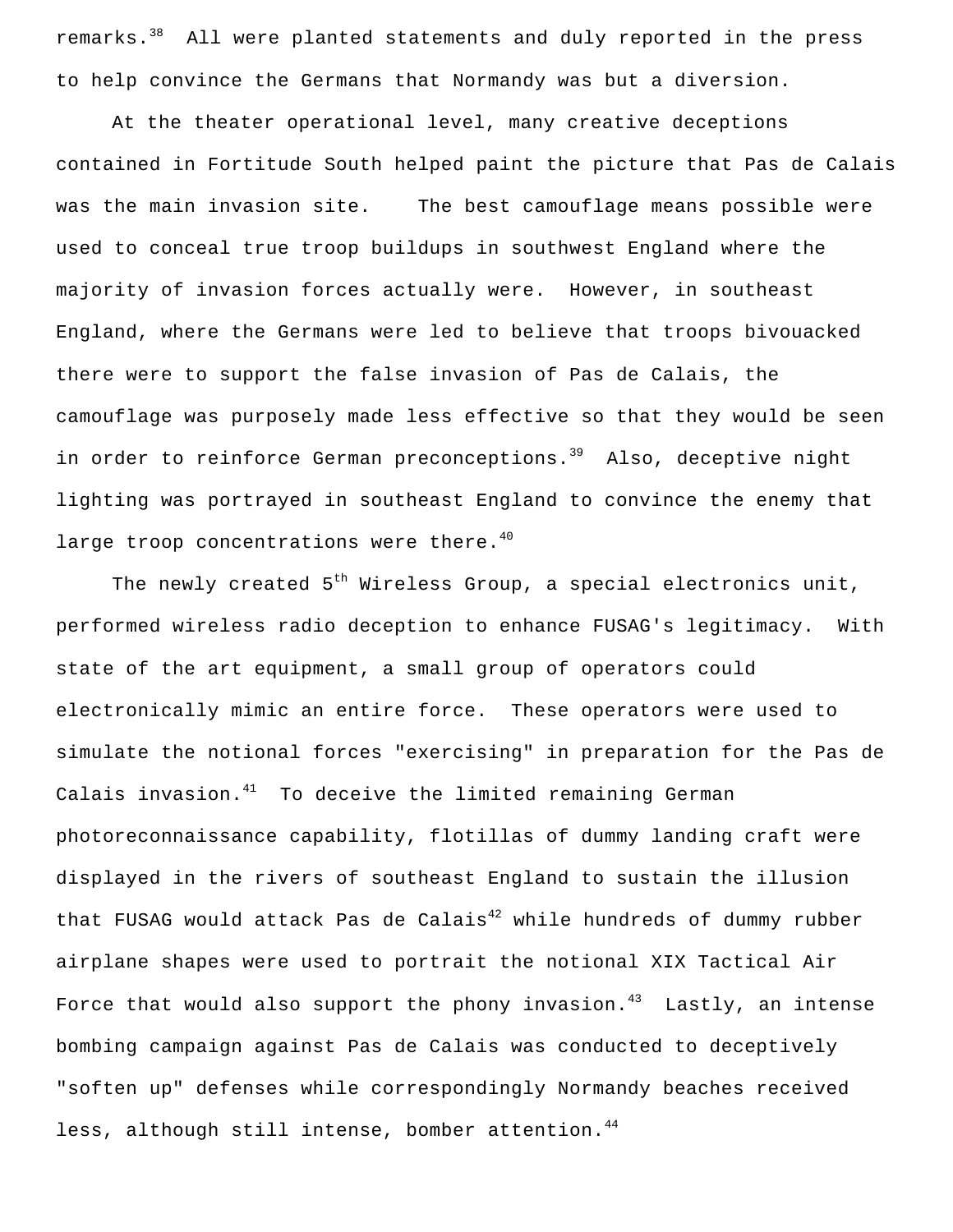### *Input Signal: Feedback From the Enemy*

To complete the idea of deception effectiveness as a input/output model, the input signal back to the friendly Operational Commander must be examined. Deception plan Bodyguard offers an outstanding example of quality feedback received from an adversary. The input signal is comprised of two components; operational feedback and analytic feedback. The operational feedback or that which identifies what deception information is reaching the deception target was provided by two main sources for the Allies: ULTRA intelligence from decoded German message traffic and HUMIT. ULTRA was the code name given to intelligence gathered by the successful British effort to break the German Enigma code which transmited highly classified message traffic. Unknown to the Germans for nearly the duration of the war, the British were reading the highest secrets of the German military as early as April 1940. By January 1944, the Allies were reading up to 4,000 top secret German wireless messages a day. Among those messages read by the Allies were those between the two leaders leading the defense of western Europe, Generals von Rundstedt and Rommel, and those they sent to the OKW. Some messages detailed the strengths and dispositions of all the units under their command, down to company levels.<sup>45</sup>

So successful were the Ultra intercepts in providing operational feedback that at 1200 on D-Day, the Allies read an intercept from Colonel Alexis von Roenne to Hitler confirming the deception planned in Fortitude South was being accepted at the strategic and operational level of the German military. They were convinced Normandy was a diversion and Pas de Calais would be the true invasion site.<sup>46</sup>

HUMIT also provided further critical operational feedback that was successful in maintaining the secrecy of Bodyguard. A disgruntled German Foreign Ministry employee, through Swiss contacts, provided the means to expose a German agent unknowingly

employed by the British ambassador to Turkey. The British ambassador maintained Overlord and Bodyguard documents at the Embassy. If compromised, the whole of Operation Overlord would have been at risk. However, this did not happen and instead the unsuspecting German spy was fed a steady diet of information supporting deception plan Zeppelin and the phony invasion of the Balkans.<sup>47</sup>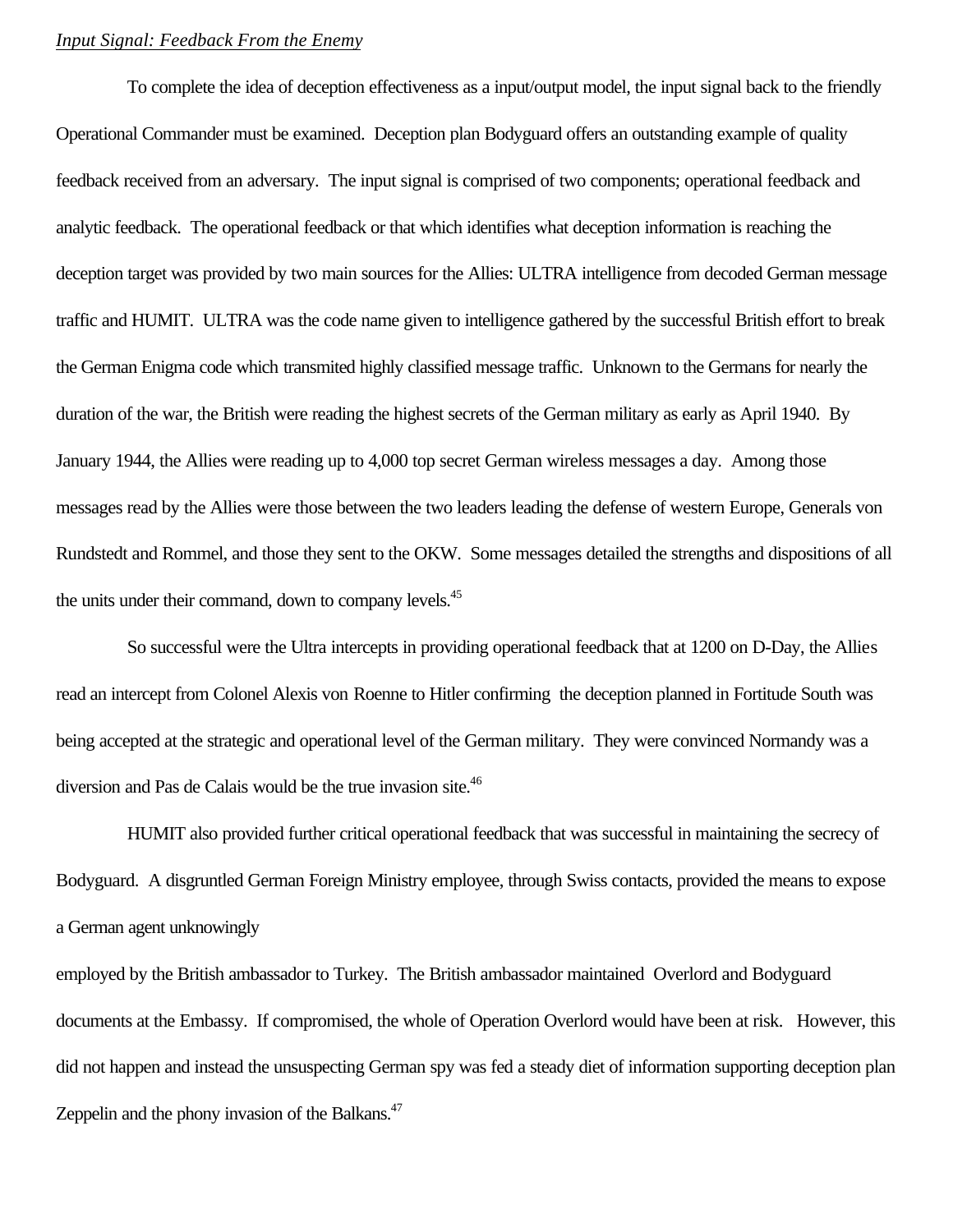Regarding the analytical feedback or that which identifies what action the deception target is taking, the Allies benefited because factor force was in their favor.<sup>48</sup> Because they owned air superiority over western Europe, their photoreconnaissance aircraft could act as a crosscheck to further enhance the validity of Ultra intelligence by confirming whether

the Germans were physically doing what their Enigma transmissions said they were doing. French Underground members were also able to provide confirming intelligence as well.

### **Conclusions and Lessons Learned**

*"All knowledge, however small, however irrelevant to progress and well being, is part of the whole." Vincent Dethier<sup>49</sup>*

*Conclusion*: The Allies invaded Normandy under critical circumstances. To defeat Germany unconditionally the Allies needed a second front that more closely approximated the effort being put forth by the Soviets to the east. The invasion from the west was also needed to finally quell the long standing concern that, without it, the Soviets might seek a separate peace with Germany. However, Normandy was also a dual edged sword in that regard. If the Allied invasion failed, the Germans could have potentially shifted decisive combat power from the western front to the Russian front and possibly forced a negotiated peace with the Soviets. Therefore, the stakes were high as the invasion got underway on June 6, 1944.

German forces arrayed in the west were of such significant magnitude that if they could concentrate at a known invasion site, the Allies could have been defeated. To counter this possibility, the Allies devised deception plan Bodyguard which was designed to present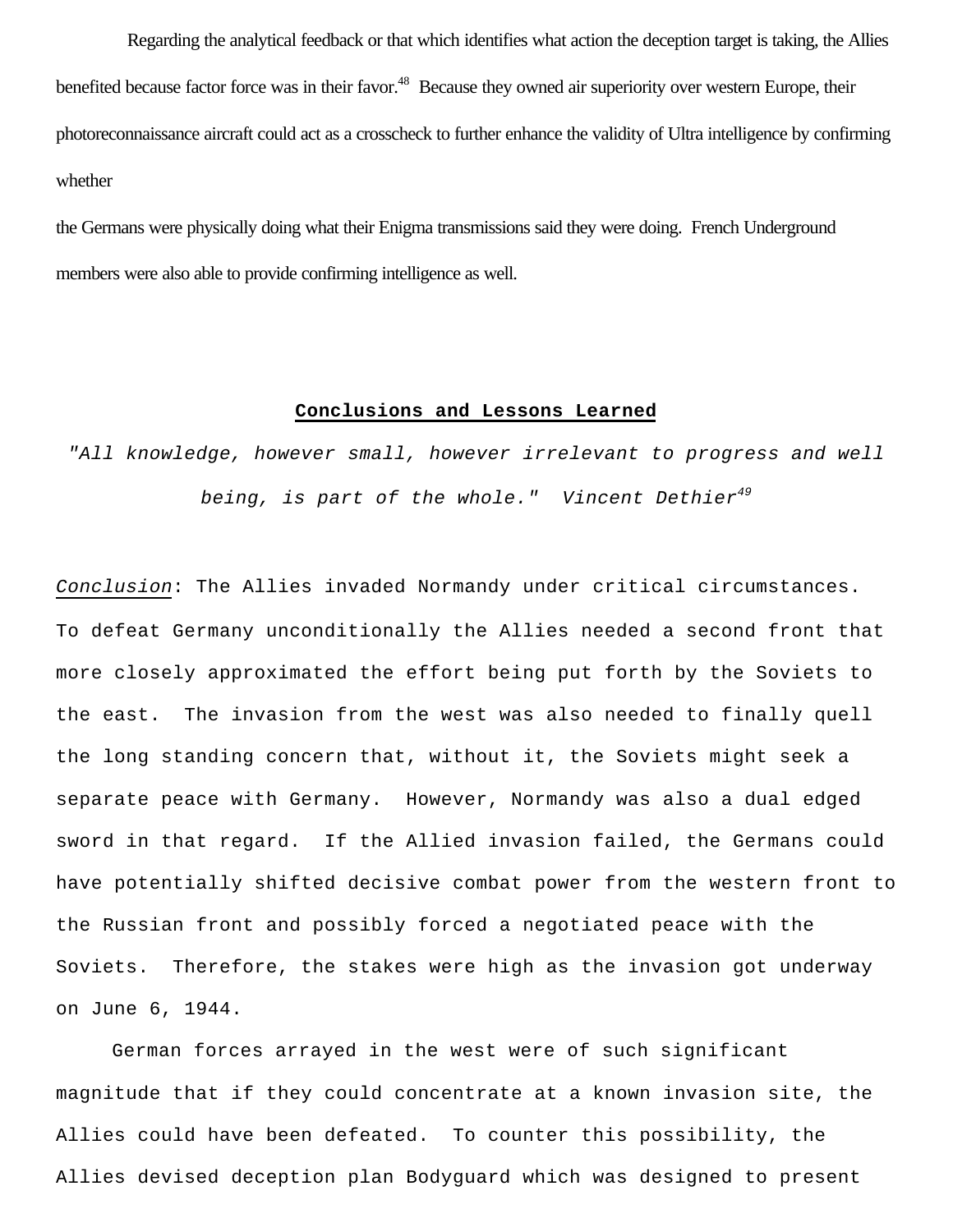one threat to Pas de Calais and a second that could come anywhere between Scandinavia and northern Italy. This second threat, with its non-specific invasion location was the element that kept German forces from concentrating and thinly spread from Norway to the Adriatic. In essence, Operation Overlord depended upon deception plan Bodyguard to succeed. However, the Allies did not carelessly force themselves into a situation where they were dependent upon deception to succeed. Indeed, they made such decisions with a high degree of confidence due to their unparalleled ability to control what this paper has described as an input/output model of estimated deception effectiveness. On the output side of the model, the Allies were able to "sell" their deception stories to Germany's strategic and operational decision makers due to the enemy's great confidence in their spies working in England. Of course, in reality, these spies where Double Cross spies secretly working for the Allies. On the input side of the model, Allied ULTRA intelligence provided critical operational feedback that allowed them to see how the Germans were reacting to the deception. This input/output model was of such fidelity that German strategic and operational decision making was as nearly transparent as possible. The Allies approached D-day knowing their massive deception was almost certainly going to succeed.

*Lesson Learned*: In conflict ranging from major conventional war to MOOTW, if the circumstances warrant the risk, operational success may be designed contingent upon deception planning success. However, this should only be attempted if the input/output model presented in this paper can be duplicated with the same level of confidence. That is to say, if one has the ability to reliably convince enemy decision makers of the deception and then be provided with trusted operational feedback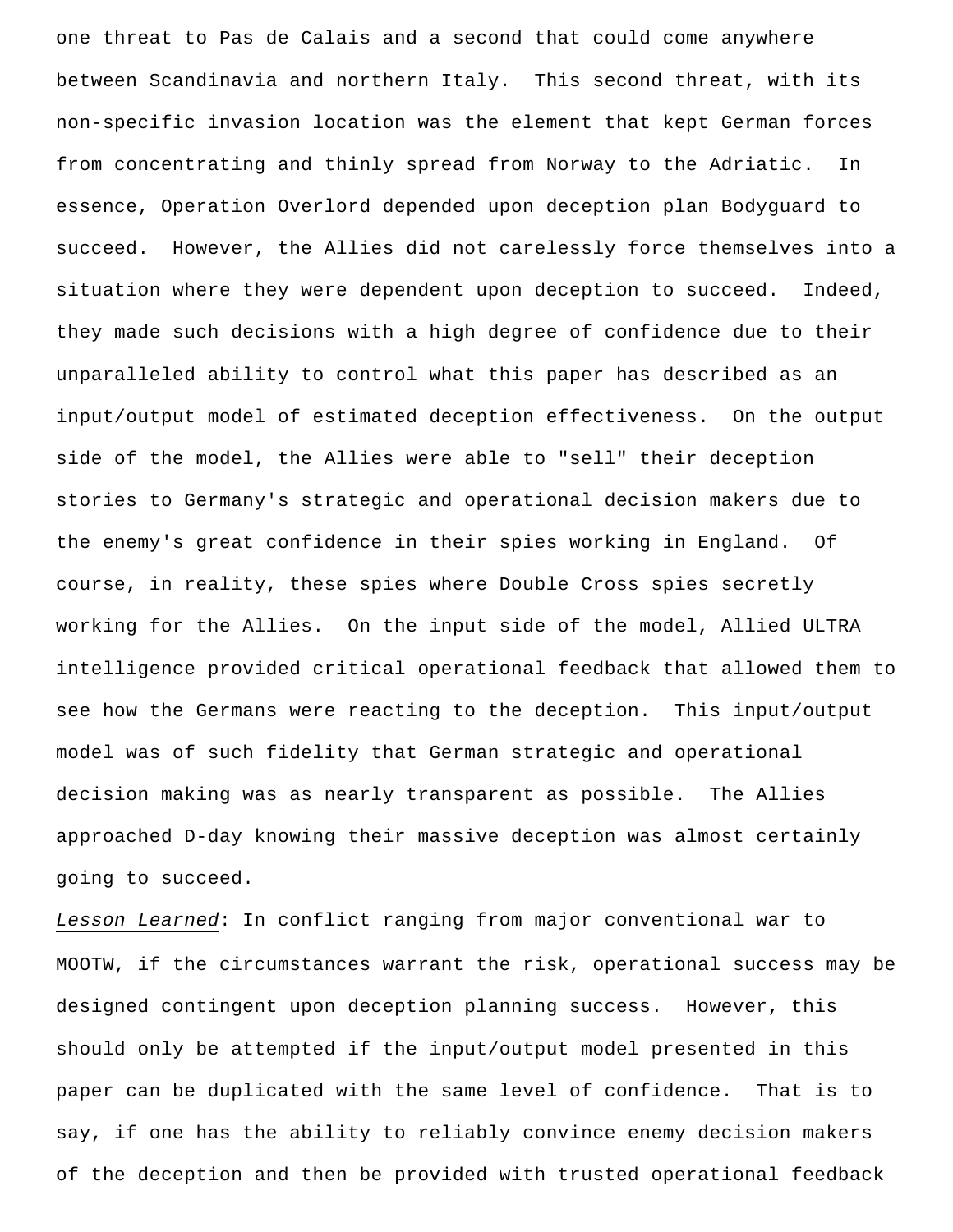that confirms the desired reaction to the deception, the risk can be managed. However, if this level of confidence can not be duplicated, deception should be used as no more than a force multiplier. Victory should then depend more on the "American way of war": overwhelming firepower, high tech weaponry, and numerical superiority.

*Conclusion:* HUMIT played a critical role in both conveying the deception stories contained within Bodyguard as well as in protecting its secrecy. Double Cross spies working for England acted as the main means to convey the "output signal" or deception stories to German Operational Commanders. Because these spies were considered to be of the highest reliability by the Germans, they were particularly effective in convincing them of the false ideas contained in Bodyguard. Similarly, HUMIT provided invaluable contributions on the "input" side of the model. It was a disgruntled German Foreign Ministry employee who revealed a German spy operating within the British Embassy in Turkey. This spy could have compromised Bodyguard if he had not been exposed.

*Lesson Learned*: HUMIT is vital to effectively conveying deception stories as well as in providing feedback on whether the enemy is reacting desirably or undesirably to the deception. Unfortunately, due to Congressional political machinations in the 1970s, U.S. HUMIT capability is not as strong as it could be. Commanders today should work within their authority to promote and enhance HUMIT capabilities, both inside as well as outside the military. For those principal Agencies outside the Department of Defense that are responsible for HUMIT, Commanders should seek strategic inter-agency alliances with them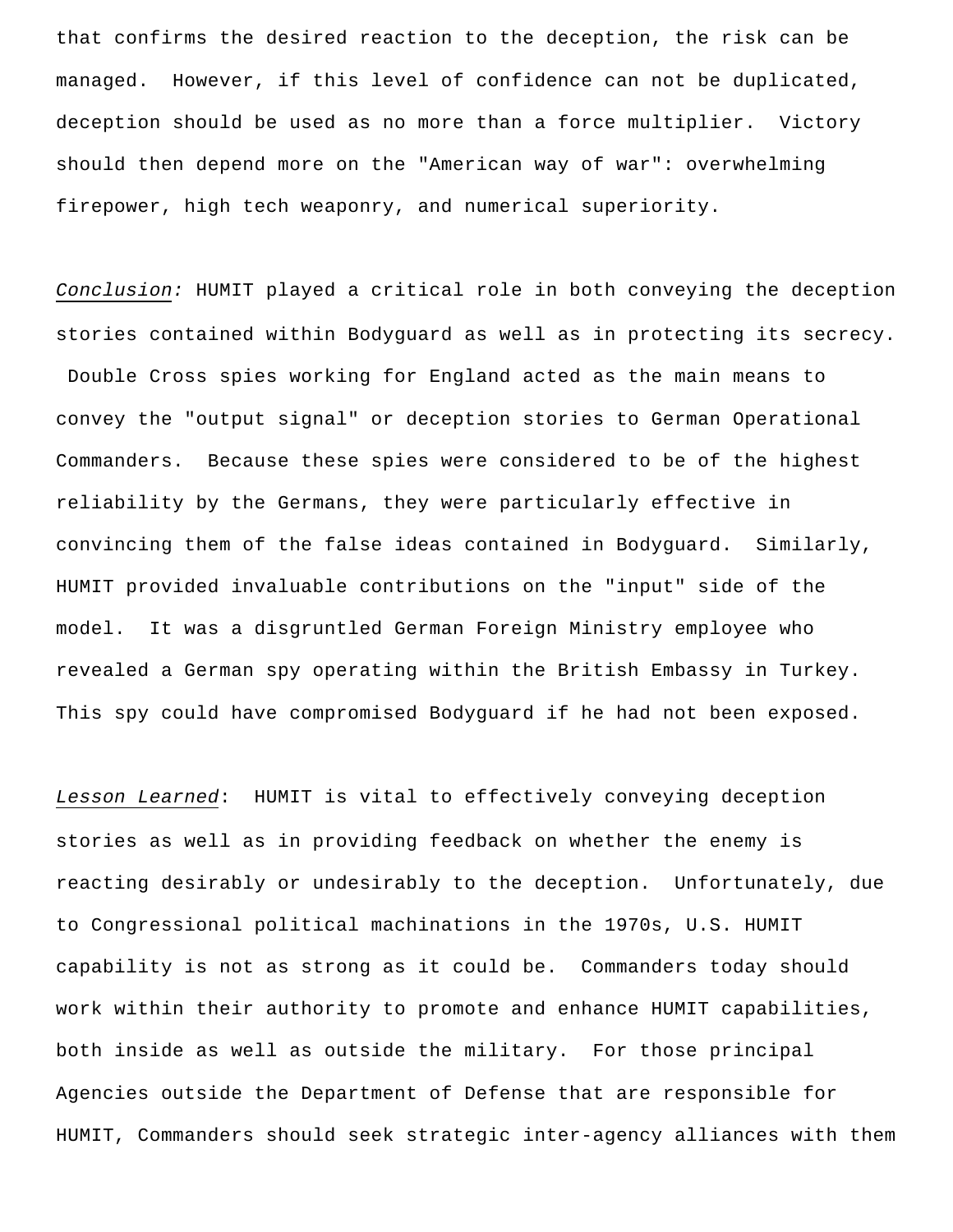as well as advocate on their behalf to further strengthen their HUMIT capabilities.

*Conclusion*: The Allies successfully used the press on numerous occasions to further the deception contained in Bodyguard. Whether planting false stories about delayed landing craft production or coopting radio organizations to broadcast pre-recorded supportive Allied messages, the media contributed significantly to the success of Bodyguard.

*Lesson Learned*: Joint Pub 3-58 (Doctrine for Deception Planning) states deception operations will not intentionally target or mislead the U.S. public, Congress or news media. It further states misinforming the media about military capabilities and intentions in ways that influence U.S. decision makers and public opinion is contrary to DoD policy. This sentiment, no doubt partially a reflection of U.S. experience in Vietnam, is well intentioned policy. Compromising public trust can be enormously expensive and highly contentious, as aptly demonstrated by the DoD's recent handling of the Pentagon's Office of Information. However, modern Commanders would do well to remember that Bodyguard teaches the media can serve as a powerful means to promote deception plans. As was the case at Normandy, when national interests or even survival hang in the balance, this should be a lesson well worth remembering.

*Conclusion*: The Allies successfully used diplomatic means to help convey the deception of Bodyguard. Allied diplomats in neutral Portugal, Spain, Switzerland, Sweden and Turkey helped "sell" two of the major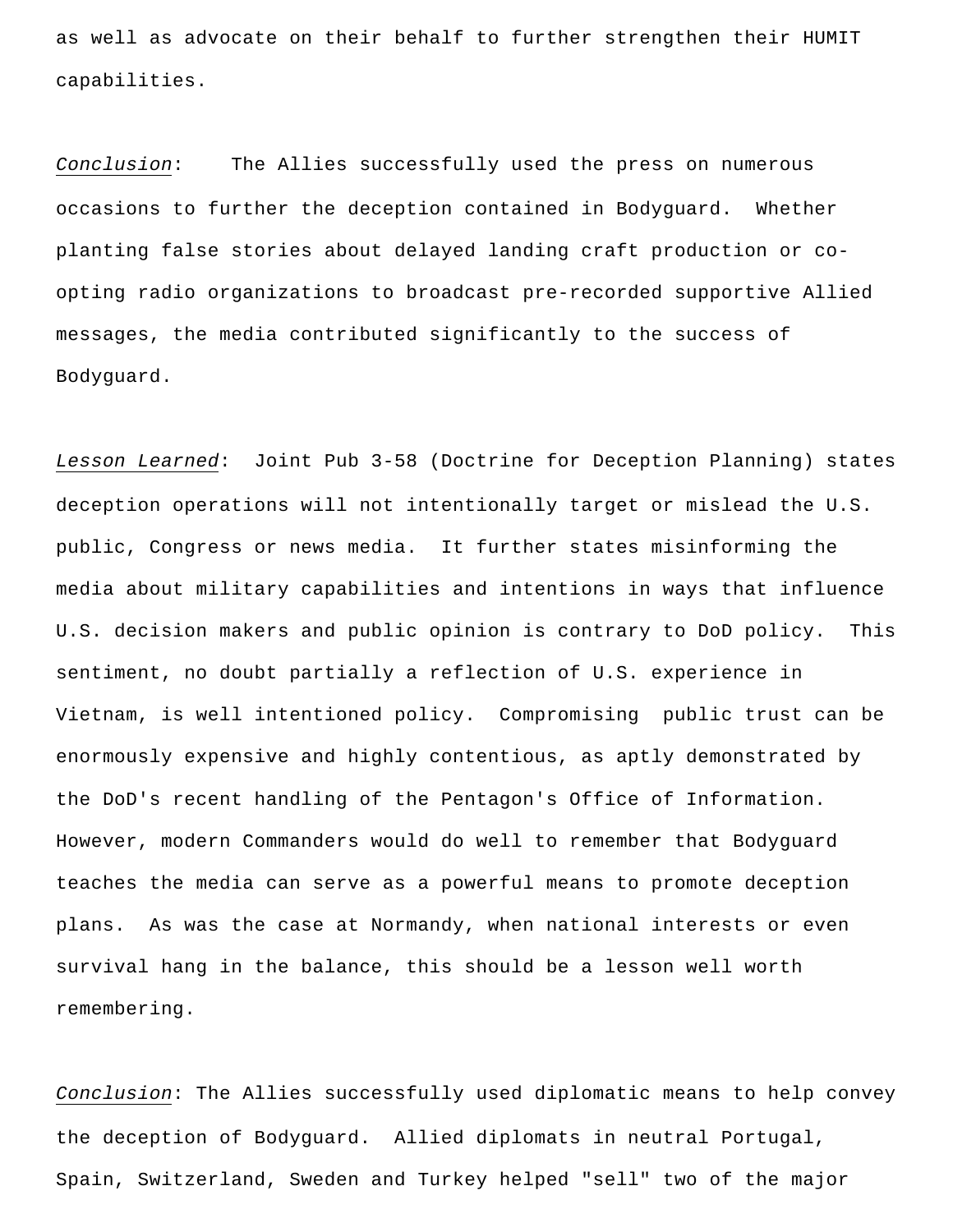tenets of Bodyguard: That strategic bombing might obviate the need for and invasion and that if ultimately one was needed, it could not take place until at least the late summer of 1944.

*Lesson Learned*: Joint Pub 3-58 comprehensively and logically describes current US deception doctrine. However, for unstated but probably logical reasons, it does not address the use of diplomats as able players in the deception game. If Joint Pub 3-58 can not or will not address the valuable contribution this branch of the federal government can make, Commanders should remember this lesson none the less and pursue diplomatic assistance when seeking to employ deception.

*Conclusion*: By June of 1944 the Allies had owned air superiority over both northern France and England for a considerable length of time. Because of this ability, the Allies were able to crosscheck their prime source of operational feedback (intelligence provided by ULTRA) via photoreconnaissance. This crosscheck capability confirmed for them that the Germans believed the deceit of Bodyguard and were aligning their forces just as decoded Enigma transmissions said they were. Conversely, Allied air superiority denied the Germans the similar ability to crosscheck their primary source of intelligence: their spies based in England. This inability contributed significantly to the success of Bodyguard as the Allies were able to gather a true picture of German intentions while the enemy could not.

*Lesson Learned*: Control of factor force in one's favor significantly enhances the probability that one's deception plan will work as desired. When the battlespace can be shaped to one's advantage, Commanders can gather both operational and analytical feedback detailing the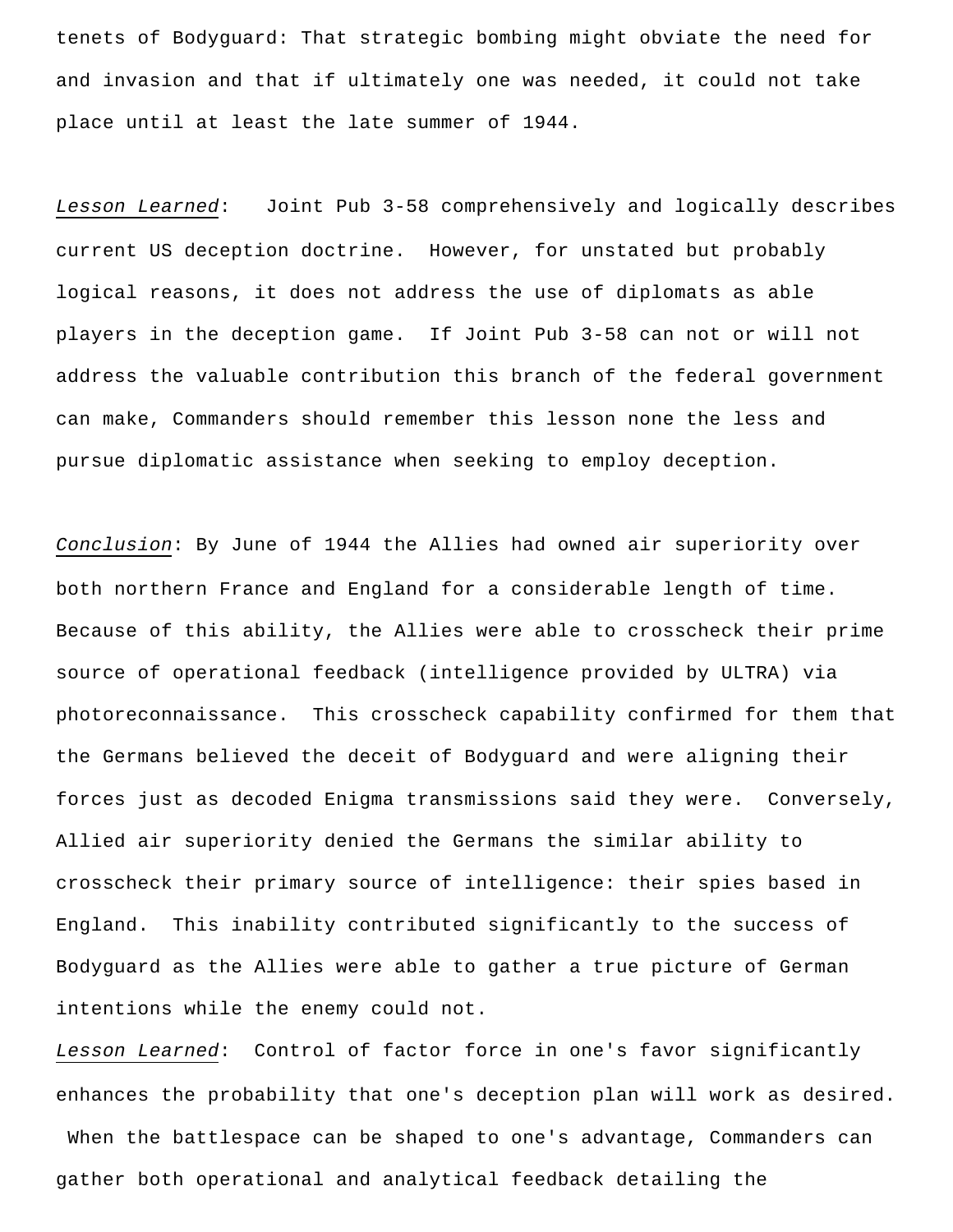functionality of their deception while at the same time denying the enemy Commander the ability to do the same. Without the ability to crosscheck sources of intelligence, enemy Commanders are at a serious disadvantage and more susceptible to deception than the Commander who controls factor space.

*Conclusion*: Deception plan Bodyguard in effect neutralized 59 German divisions by spreading them throughout western Europe. Because the Allies did not have to face any of these forces when they came ashore at Normandy their casualties on the first day of the invasion were only approximately one quarter of those expected.

*Lesson Learned*: Any operational function (deception as a sub-function of C2W) that can provide such performance should always be considered a primary tool in the Operational Commander's toolbox. To do any less is negligent.

#### **Notes**

<sup>1</sup>Parker, R. A. C. Struggle for Survival. Oxford: Oxford University Press, 1990, p195.

 $^{2}$ Dunn, Michael L. "Deception: An Operational Imperative". Unpublished Research Paper, U. S. Naval War College, Newport, RI: 1995, p.5.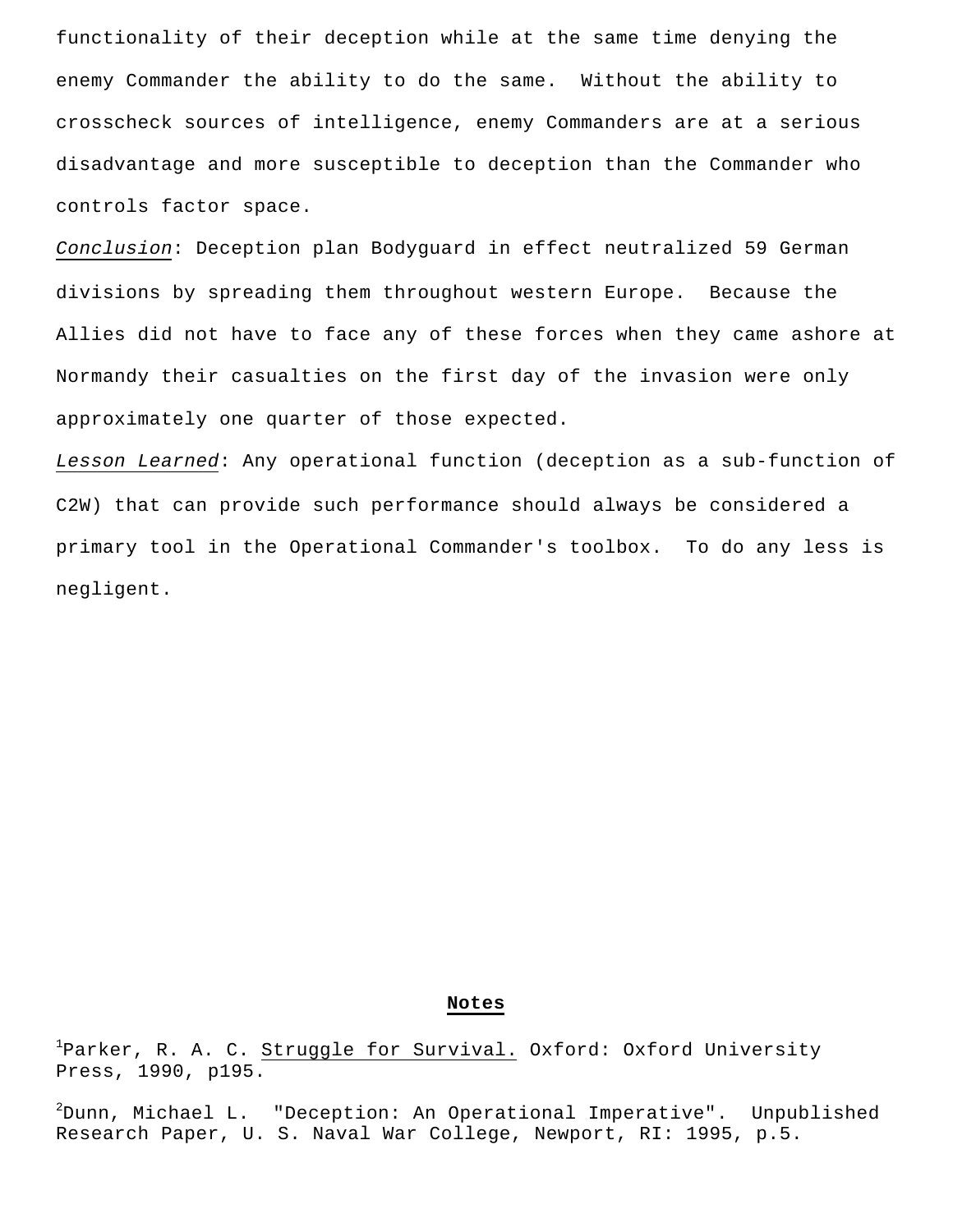<sup>3</sup> Koch, James R. "Operation Fortitude: The Backbone of Deception", Military Review (March 1992), p.71.

<sup>4</sup> Bacon, Donald J. Second World War Deception. Wright Flyer Papers, No. 5. Maxwell Air Force Base, AL: U.S. Air University. Air Command and Staff College, 1998, p. 10.

 $<sup>5</sup>$  Ibid., p.10.</sup>

<sup>6</sup> Breuer, William B. Hoodwinking Hitler. Westport, CT: Praeger Publishers, 1993, p. 216.

 $^7$  Vego, Milan N. Operational Warfare (NWC 1004). U.S. Naval War College, Joint Military Operations Department, Newport, RI: 2000, p500.

8 Koch, p. 67.

<sup>9</sup> Critz, M. R. "Operational Deception" (NWC 4083). The U. S. Naval War College, Joint Military Operations Department. Newport, RI: September 1996, p.4.

<sup>10</sup> Bacon, Donald J. Second World War Deception. Wright Flyer Papers, No. 5. Maxwell Air Force Base, AL: U.S. Air University. Air Command and Staff College, 1998, p17.

 $11$  Koch, p69.

<sup>12</sup> Combined Chiefs of Staff. Plan Bodyguard. 20 January 1944. Strategic Plans Division Records, OP 607 Support Plans Branc (Series XXII), Box 530, Folder #2, Naval Operational Archives, Washington Naval Yard, Washington, DC, p1. Allied bomber strategic bombing offensive (Code name: Pointblank) was so effective that it might alone win the war against Germany. Therefore, US bombers would be built up in the United Kingdom at the expense of building up assault troops in order to accelerate the bombing offensive. Also the story would convey that German fortifications in Northern France were so formidable that invasion forces must be built up even more before attempting any cross channel invasion, thus pushing any possible invasion date into late 1944. Further, Bodyguard would attempt to convey to the Germans that fewer than expected American divisions were arriving from the United States and were not completely finished with their training (implying<br>extra training time would be needed in England). Also, that a British extra training time would be needed in England). manpower shortage was forcing the cannibalization of disbanding under strength divisions to form fewer but fully manned divisions. Also, that there was a shortage of landing craft due to demand for them in the Pacific Theater of Operations which would further delay any cross channel attack. The desired perception was for the Germans to think that the Balkans would be the Allie's spring objective due to the above restrictions.

 $13$  Bacon, p10.

 $14$  Vego, p500.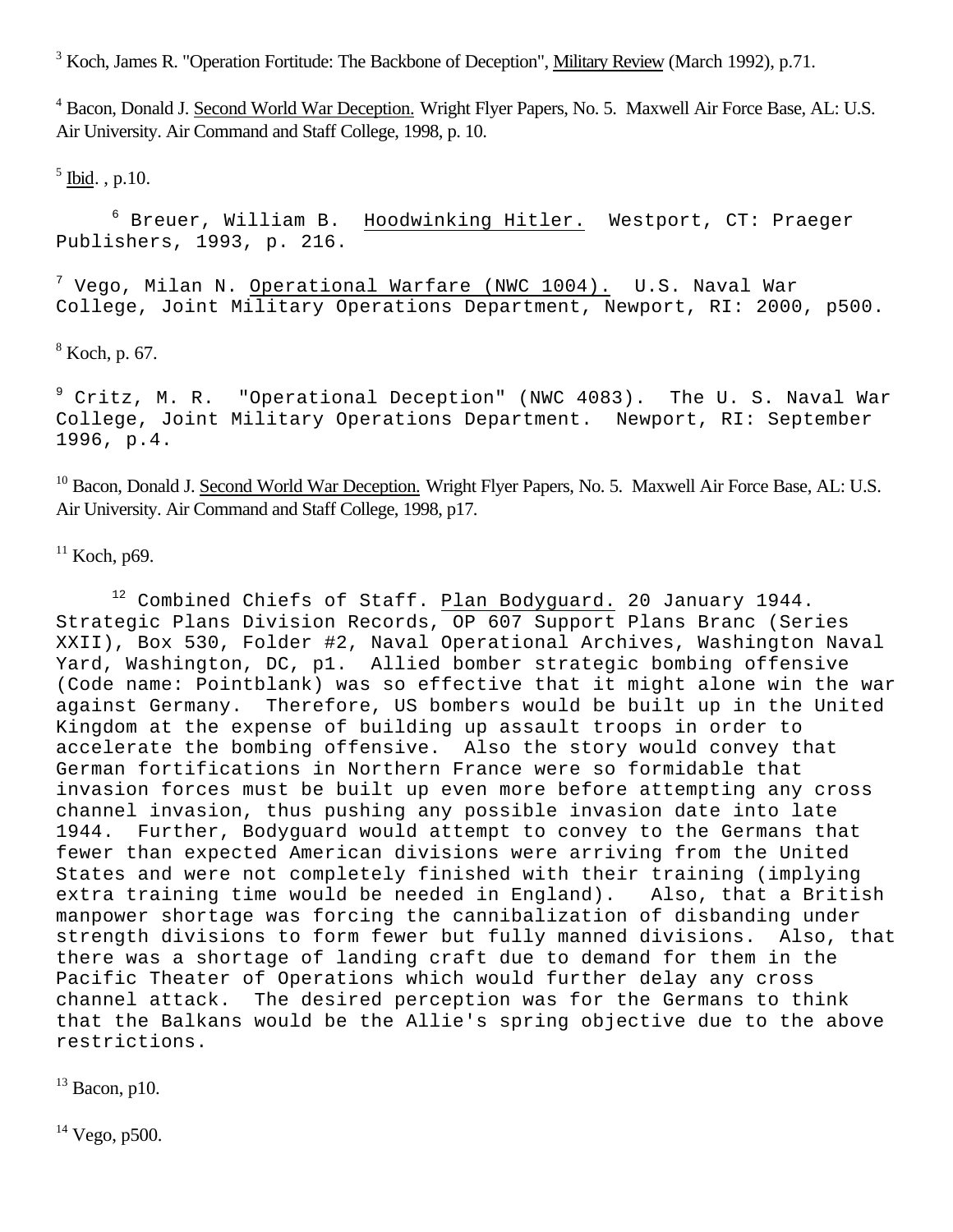$15$  Ibid., p497.

<sup>16</sup> Cruickshank, Charles C. Deception in World War II. New York: Oxford University Press, 1998, p96.

<sup>17</sup> Vego, p497.

<sup>18</sup> Cruickshank, p171.

<sup>19</sup> Koch, p68.

<sup>20</sup> Vego, p497.

 $21$  Ibid., p497.

<sup>22</sup> Cruickshank, p96.

<sup>23</sup> Vego, p507.

 $24$  Koch, p69.

 $25$  Vego, p507.

 $26$  Breuer, p49. England formally went to war with Germany on September 3, 1939. Within hours, Britain's counter intelligence agency, MI-5, and Scotland Yard began rounding up known German spies in Great Britain. Within 10 days 256 agents had been arrested, shattering the network created by Abwehr after years of hard work. Within months 7 of the arrested German spies had been executed by England. However, shortly thereafter, the British hit upon the idea of offering a select few of the condemned spies the opportunity to save their lives if they turned sides and agreed to work for the British against the Germans. Of those few offered the opportunity, all accepted. The effort, collectively known as the XX Committee (Twenty), was soon known by its better name: The Double Cross Committee. Thus, early in the war, Great Britain had in place an intelligence network of invaluable wealth that would remain undetected by the Germans through the conclusion of the war.

 $27$  Koch, p69.

 $28$  Bacon, p13.

 $^{29}$ Breuer, p118.

<sup>30</sup> Koch, p73.

<sup>31</sup> Cruickshank, p76.

 $32$  Koch, p69.

<sup>33</sup> Cruickshank, p177-180. Regarding the invasion of northern France, Fortitude South would portray Normandy as a diversion and Pas de Calais as the actual main invasion that would occur after the Germans had committed their reserves to Normandy. The key to this deception was to sell the notional First United States Army Group (FUSAG) as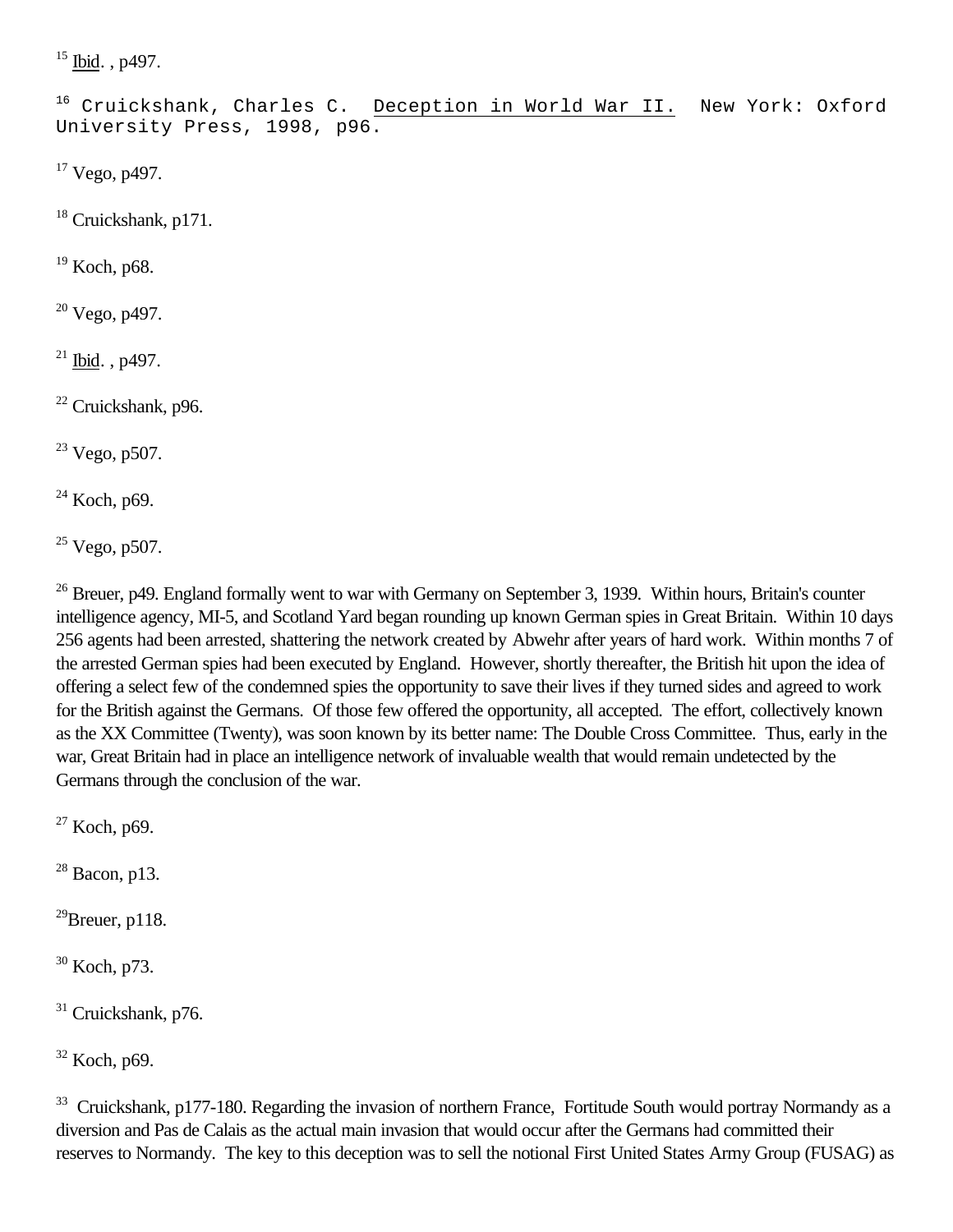the Pas de Calais invasion force. In reality, the actual divisions that comprised the FUSAG were really dedicated Normandy invasion forces. Stationed in southeast England, the 9 US and 2 Canadian divisions were purposely exposed and deceptively portrayed to the German intelligence apparatus as Pas de Calais assault troops. The Allies desired the Germans to believe that Pas de Calais was the main invasion point for as long as possible. However, that would became more and more problematic as Normandy progressed. The Allies correctly assumed that as the actual divisions comprising the false FUSAG were observed operating in the Normandy area, the Germans would soon conclude the deception behind FUSAG and, correspondingly, the fact that Pas de Calais was a ruse and Normandy was the real invasion after all. To sustain the lie, once the actual divisions 'rotated out' of FUSAG, the Allies 'replaced' them with the notional nine divisions they had been deceptively portraying to the Germans via false wireless activities, false National Geographic articles, false Orders of Battle passed by double agents, and other means. To further enhance the believability of the fictitious divisions, only credible names known to the Germans were portrayed as leading the FUSAG. Hence, to his displeasure, General Patton was selected as FUSAG's first Commanding General. The net effect was that the Germans still saw FUSAG as fully manned and aimed straight at the heart of Pas de Calais up to six weeks after the Normandy invasion, thus the lie remained intact.

<sup>34</sup> Ibid. , p94.

<sup>35</sup> Ibid. , p95.

 $36$  Breuer, p18.

<sup>37</sup> Koch, p70.

 $38$  Breuer, p215.

<sup>39</sup> Cruickshank, p. 176-177.

 $40$  Koch, p. 71-72.

<sup>41</sup> U.S. Joint Chiefs of Staff. Joint Doctrine for Military Deception. Joint Pub 3-58. Washington, DC: 31 May 1996, PII-7.

 $42$  Koch, p. 72.

 $43$  Breuer, p.228.

 $44$  Koch, p.71-72.

 $45$  Breuer, p. 47.

<sup>46</sup> Ibid. p. 215-216. So successful were the Ultra intercepts in providing operational feedback on the success of Fortitude South that at 1200 on D-Day, the Allies read an intercept from Foreign Armies West, Colonel Alexis von Roenne's intelligence in the OKW. His message to Hitler confirmed that the deception planned in Fortitude South was being accepted at the strategic and operational level of the German government. His"'while the Anglo-Saxon landing on the coast of Normandy represents a large scale operation, the forces employed comprise only a relatively small portion (of arriving enemy divisions). Of the 90 (divisions)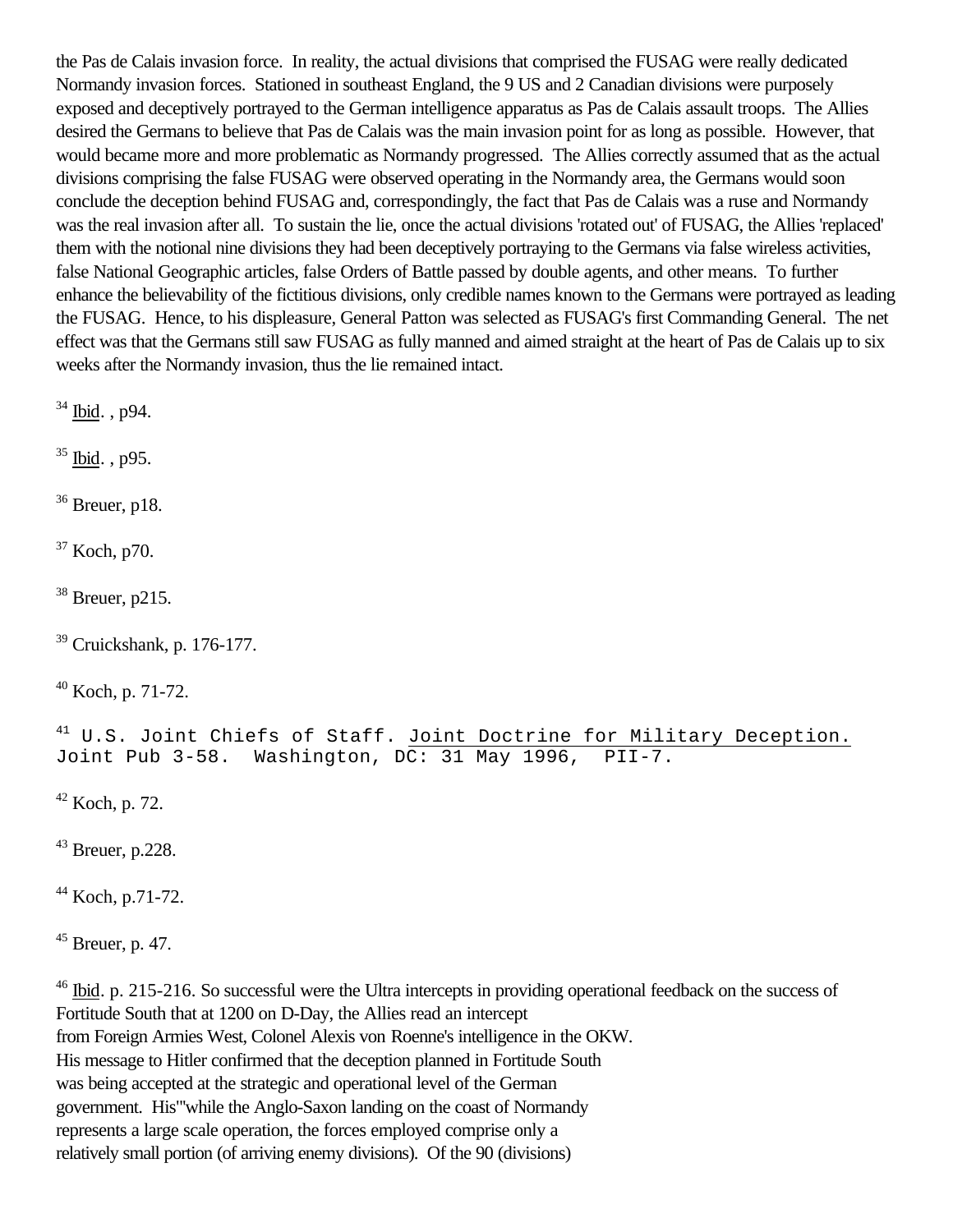in southern England only 10 to 12, including airborne troops appear to be participating so far. Not a single unit from First United States Army Group, which comprises around 25 large formations has so far been committed. The same holds true of the 10 to 12 combat formations in Scotland (the dummy 4th Army). This suggests that the Army is planning a further large scale operation in the channel area, which one would expect to be aimed at the Pas de Calais.'" was absolute confirmation that the deception had worked exactly as desired.

 $47$  Ibid., p.28.

<sup>48</sup> Critz, p. 13.

<sup>49</sup> Dethier, Vincent G. To Know a Fly. San Francisco: Holden-Day, 1962.